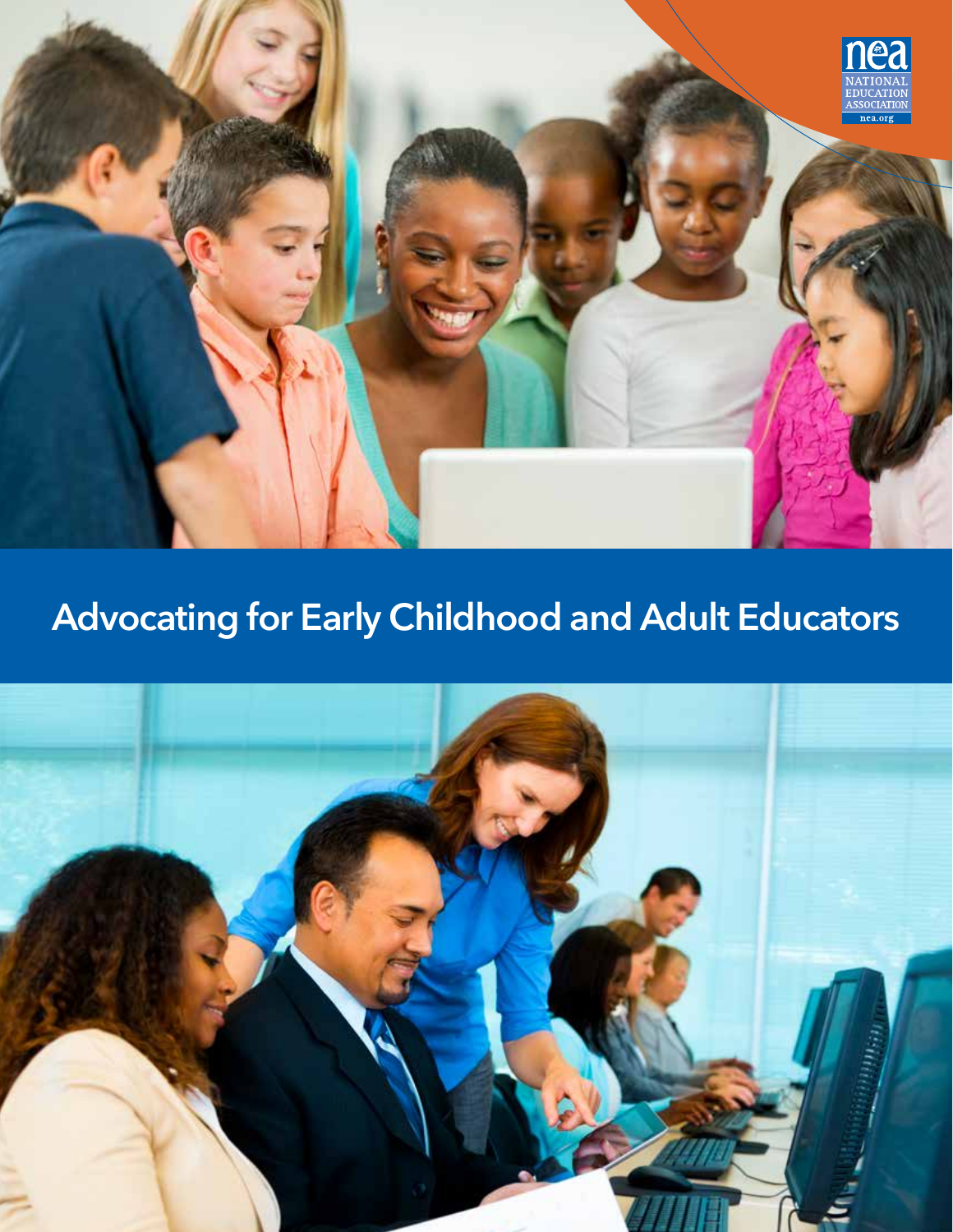# **National Education Association**

#### **NEA Officers**

Lily Eskelsen García, *President* Rebecca S. Pringle, *Vice President* Princess Moss, *Secretary-Treasurer*

### **NEA Executive Committee**

Kevin Gilbert Eric R. Brown Maury Koffman Shelly Moore Krajacic George Sheridan Earl Wiman

#### **NEA Executive Director**

John C. Stocks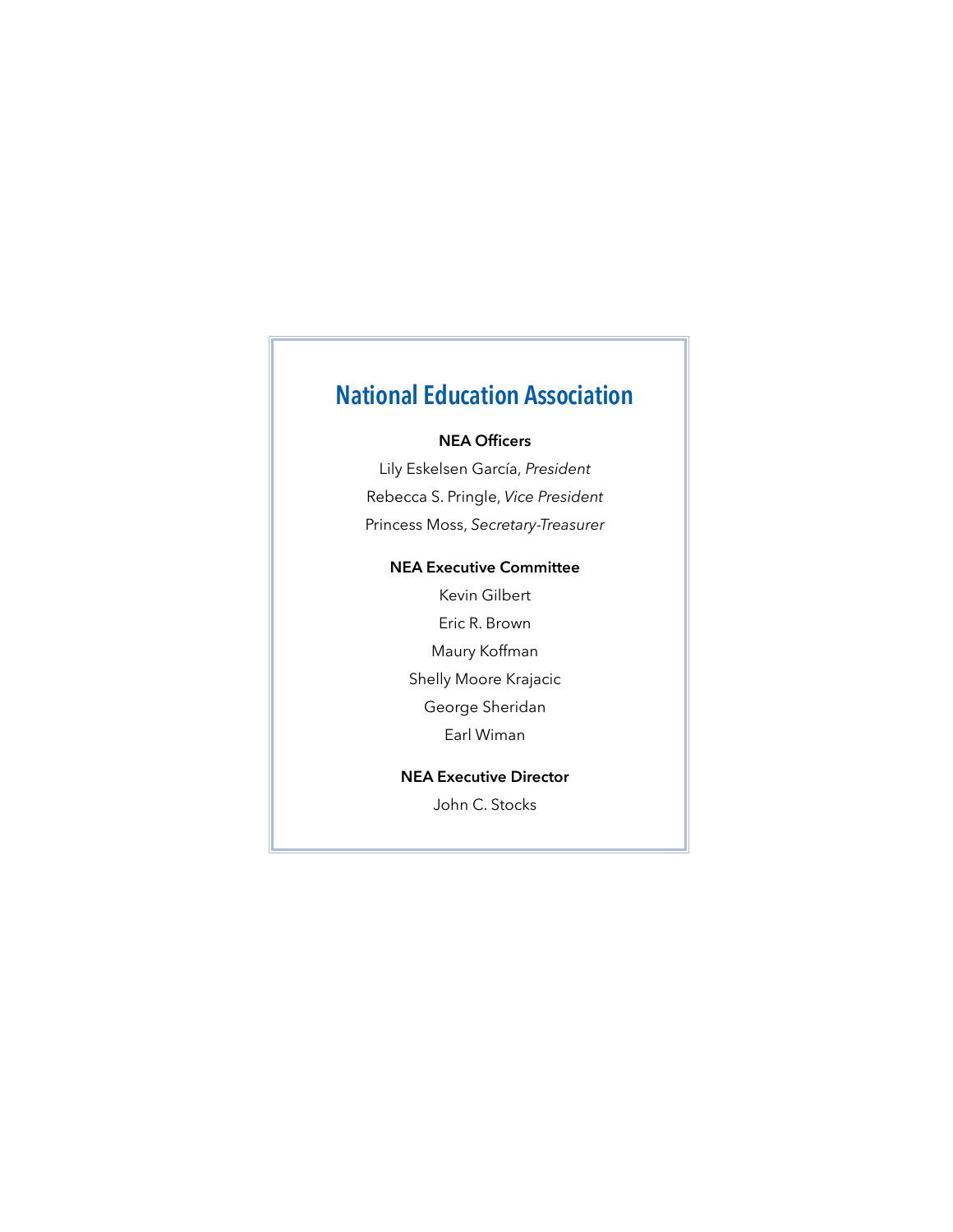# **Table of Contents**

| NEA Resolution F-11 - Education Professionals Outside the Traditional<br>Pre-K Schools |
|----------------------------------------------------------------------------------------|
|                                                                                        |
|                                                                                        |
| NEA Resolution B-1 - Early Childhood Education<br>NEA Resolution B-9 - Adult Education |
| Parity and Equity: Paramount Concerns for Early Childhood and Adult Educators  6       |
|                                                                                        |
| Early Childhood Educators<br><b>Adult Education</b>                                    |
| Overview of Professional Issues of Concern to Early Childhood                          |
|                                                                                        |
|                                                                                        |
|                                                                                        |
| Sample Materials for Organizing and Advocating for                                     |
|                                                                                        |

ACKNOWLEDGEMENTS: Many thanks to the members and staff of Education Minnesota who have led the way in organizing early career and adult educators, and who so generously contributed their experience and materials to this Report.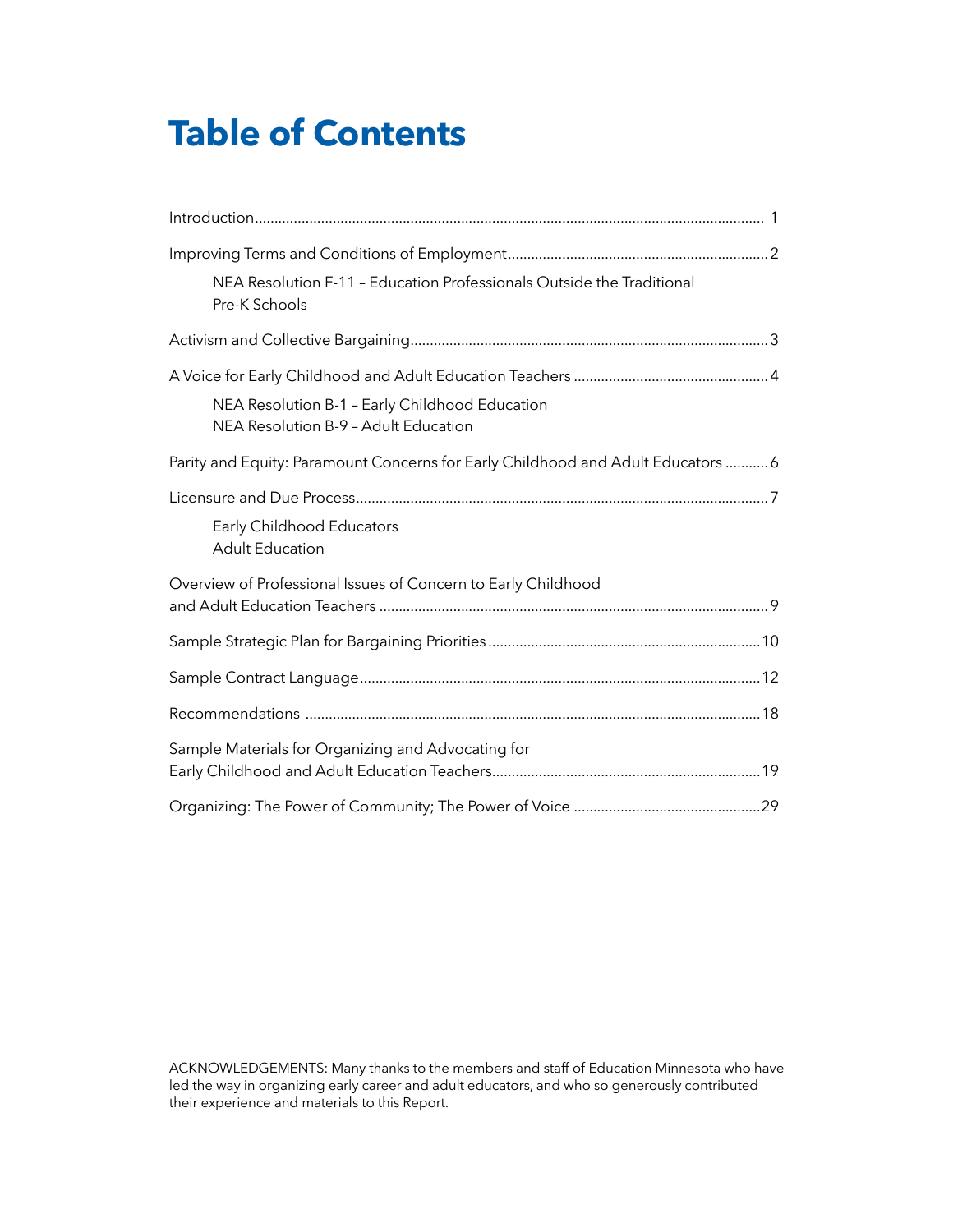# **Introduction**

# **Better together. United we stand. Together we can.**

These are all common phrases used in the Association to promote and advance our unity and common good.

We are better together, and stronger and more successful when we are united. And, certainly, if you look back at our long and proud history of solving problems and redressing inequities and injustices, we know that together we can…and do.

Our common mission to consistently improve the lives of children and those who work in public education, even in the face of ever-greater challenges, leads us to address more and more issues of concern, broadening our focus, and deepening our work.

Through the years our Association has always engaged in meeting the needs and concerns of all members. We organize to have a strong and effective voice and to make positive improvements. We also seek to organize and assist those educators who may be underrepresented.

Such is the case with a growing focus on advocating for and engaging greater numbers of early childhood (EC) and adult education (AE) educators. More and more NEA affiliates are interested in organizing and are striving to improve the working conditions of those professionals who are working in early childhood and adult education -- both current and prospective members -- a commitment that is largely the result of growing awareness of inequities in pay, benefits, and working conditions these educators face.

Though it generally comes as a surprise, it's not an unusual occurrence for veteran K-12 teachers to learn that the early childhood teacher working across the hall or the adult education teacher in the same building later in the day, are often paid significantly less as teachers and find they often work without many of the same working conditions and benefits that are often assumed to be standard for teachers.

While there are countless reasons why such disparities exist considering the wide range of funding sources, laws, and requirements for such teachers from state to state, NEA members and affiliates are committed to addressing the needs and concerns of these educators.

In fact, such a growing awareness and strong sentiment of concern led to passage at the 2016 NEA Representative Assembly of New Business Item 13, titled Working Conditions of Early Childhood and Adult Education Members, which states:

The NEA will support affiliates interested in organizing campaigns to improve the working conditions of members working in early childhood and adult education and prospective members working with early and adult learners. Support will include addressing professional issue inequities such as gender-based pay disparities, benefits, professional development, license requirements and due process protections. NEA's support would include assisting affiliates in sharing resources and the work of members already engaged in this work.

Early childhood educators are considered those individuals working in Head Start and all other Pre-Kindergarten programs, while adult education teachers are those individuals working with adult learners in GED programs, career and tech, and other reengagement school programs designed for adult students who are generally not enrolled in higher education.

A quick review of NEA's Mission and Values Statement shows a powerful alignment for addressing the needs and concerns of early childhood and adult education teachers.

# **NEA Mission and Values**

# **The National Education Association**

We, the members of the National Education Association of the United States, are the voice of education professionals. Our work is fundamental to the nation, and we accept the profound trust placed in us.

# **Our Vision**

Our vision is a great public school for every student.

# **Our Mission**

Our mission is to advocate for education professionals and to unite our members and the nation to fulfill the promise of public education to prepare every student to succeed in a diverse and interdependent world.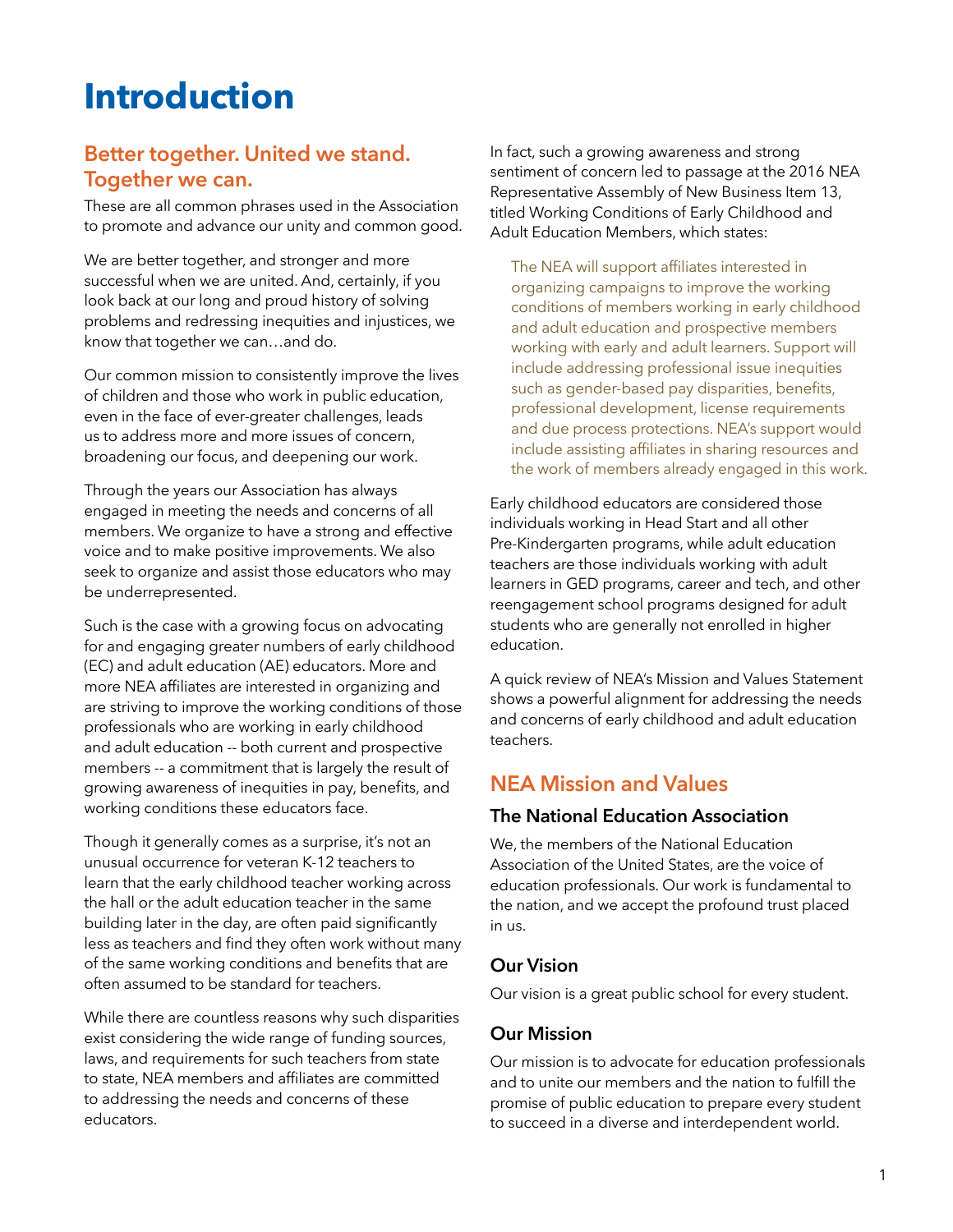### **Our Core Values**

These principles guide our work and define our mission:

**Equal Opportunity.** We believe public education is the gateway to opportunity. All students have the human and civil right to a quality public education that develops their potential, independence, and character.

**A Just Society.** We believe public education is vital to building respect for the worth, dignity, and equality of every individual in our diverse society.

**Democracy.** We believe public education is the cornerstone of our republic. Public education provides individuals with the skills to be involved, informed, and engaged in our representative democracy.

**Professionalism.** We believe that the expertise and judgment of education professionals are critical to student success. We maintain the highest professional standards, and we expect the status, compensation, and respect due all professionals.

**Partnership.** We believe partnerships with parents, families, communities, and other stakeholders are essential to quality public education and student success.

**Collective Action.** We believe individuals are strengthened when they work together for the common good. As education professionals, we improve both our professional status and the quality of public education when we unite and advocate collectively.

# **Improving Terms and Conditions of Employment**

To organize and advocate for early childhood and adult education teachers and programs, it's helpful to take note of the most pertinent NEA Resolutions and Policies regarding employee rights and collective bargaining in general, and specifically in addressing the rights and benefits of early childhood and adult education educators.

NEA is committed to advocacy for all education employees, a fact that is clearly noted in the NEA Resolutions, as follows:

#### **NEA Resolution F-11 – Education Professionals outside the Traditional PreK-12 Schools**

The National Education Association recognizes the contributions of educators who work with students in school settings other than the traditional preK-12

schools. The Association believes that these education professionals have the right to collective bargaining processes that are comparable to their preK–12 counterparts. The Association also believes that these employees are entitled to equitable contract language that offers the same rights and protections as education employees within traditional preK–12 school settings. (2007, 2014)

Establishing parity and equity are paramount to early childhood and adult educators. Reducing class size, raising salaries, providing time and support for collaborative planning and teaching, promoting and supporting effective professional development programs are also necessary elements to improve professional lives and enable early childhood and adult education teachers to do their best for their students.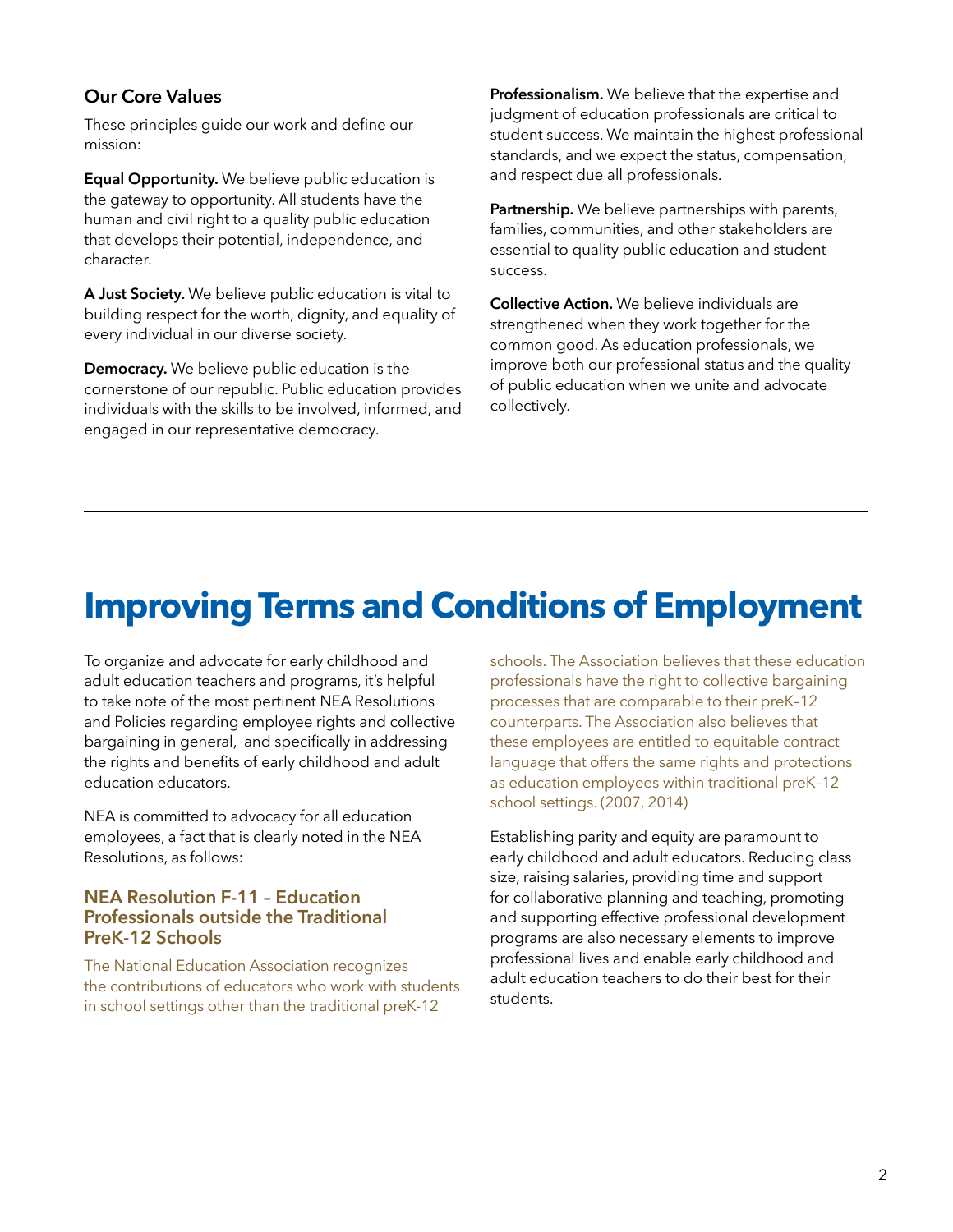# **Activism and Collective Bargaining** Adultion and Conceute Dargaming

As NEA Resolution F-11 states, the Association believes collective bargaining is an important right for all education employees, including early childhood and adult educators. Collective bargaining is used effectively to improve pay and overall working and learning conditions. all education employees, including early childhood<br>and adult educators, Collective bargaining is used. The Association believes that organizing is the effectively to improve pay and overall working and essential building block for improving the work lives

Organizing to identify needs and develop strategies to improve pay, benefits, and working and learning conditions for early childhood and adult educators adult educators.<br>In the concernsity of the concernsity of the concernsity of the concerns of the concerns of the concerns of th through collective bargaining or other advocacy processes is essential. While state laws and methods used to create, influence and change policy will vary of equity and parity. A among states and affiliates, what's most important is that early childhood and adult education teachers an odgin conective bargaming of other advocacy<br>processes is essential. While state laws and methods states and needs center most acutely around concerns

and students are supported and their needs are addressed.

of all educators. Therefore NEA's *Fundamentals of Organizing* toolkit should be considered a companion teachers. Pay, class size limits, planning and preparation time, seniority and layoff resource to this report for assisting affiliates in engaging and advocating for early childhood and adult educators.

> of equity and parity. As one affiliate specialist noted, just remember these folks in early childhood and adult education are colleagues and they are teachers, too.

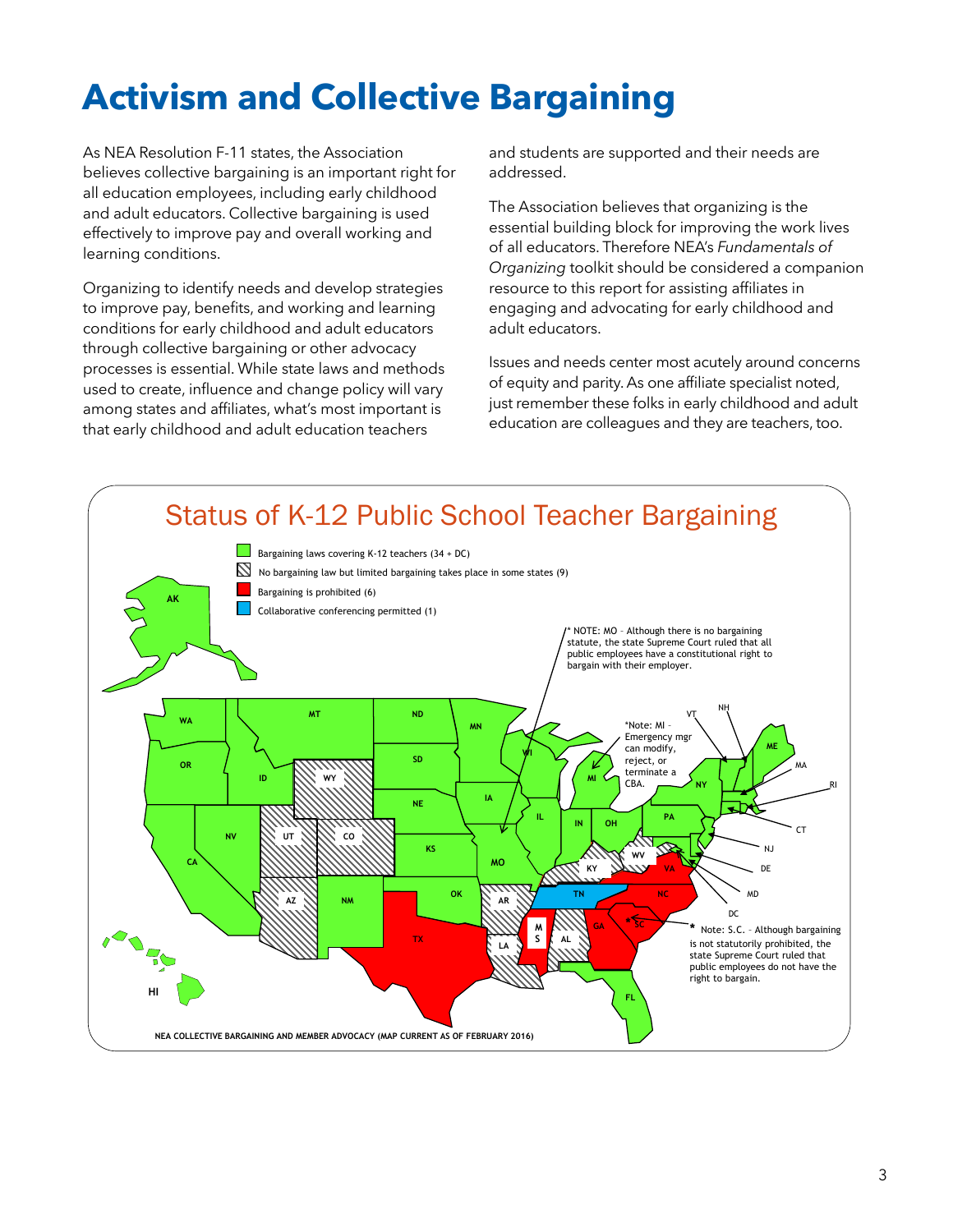# **A Voice for Early Childhood and Adult Education Teachers**

Educators throughout the nation know all too well: more than anything, having a voice in one's profession and well-being matters. It matters to every area of concern or need, from pay, to workload and hours, to benefits and job security. *Voice matters.*

Voice is always most apparent and effective through collective action. Organizing is the power of community. Through member engagement, leadership, and advocacy, people come together for improvements and positive change.

Early childhood and adult education colleagues face many inequities and challenges. Their terms and conditions of employment vary widely from state to state. A patchwork of laws, past practices and bargaining rights, as well as funding sources are generally far more diverse for these employee groups than K-12 teachers. Their needs and concerns are acute and seemingly growing.

Early childhood and adult education teachers want and deserve a voice. So, it should come as no surprise that the Association stands with these educators. In fact, NEA has long believed in the importance of the essential work of early childhood and adult educators. The Association has long standing policies on both groups stressing their importance and calling for fair and equitable treatment.

### **NEA Resolution B-1 – Early Childhood Education**

The National Education Association supports early childhood education programs in the public schools for children from birth through age eight. The Association also supports a high-quality program of transition from home and/or preschool to the public kindergarten or first grade. This transition should include communication and cooperation among parents/guardians, the preschool staff, and the public school staff. The Association believes that such programs should be held in facilities that are appropriate to the developmental needs of these children.

The Association also believes that early childhood education programs should include a full continuum of services for parents/guardians and children, including child-care, child development,

developmentally appropriate and diversity-based curricula, special education, and appropriate biasfree screening devices. Early childhood education programs also must be sensitive to and meet the physical, social, mental, and emotional health and nutritional needs of children.

The Association further believes that early childhood education programs should maintain small group size with appropriate staff/child ratios for each age level. These programs must be staffed by the appropriate ratio of teachers, administrators, and support staff who are prepared in early childhood education and child development. When two half-day sessions are taught by one teacher, the total class load for both sessions should not exceed the number of students in a first-grade class. Males should be encouraged and recruited to enter and be actively involved in early childhood education. Preparation programs for staff should lead to credentials consistent with the educational standards in each state.

The Association recognizes the value of quality early childhood education pro- grams in preparing young children to enter school ready to learn. High quality early childhood programs should be staffed by teachers, administrators, and education support professionals who possess a deep understanding of child development and specialized training in early childhood education. To provide the quality of early education and care necessary to prepare children for success in school, we recommend that—

- a. All teachers working in publicly funded preschool programs hold a bachelor's degree in child development and/or early childhood education
- b. All instructional assistants working in publicly funded preschool programs hold an Associate's degree in child development or early childhood education
- c. Lead teachers in private child care centers hold a minimum of an Associate's degree in child development or early childhood education
- d. All teaching assistants in private child care centers hold a minimum of a Child Development Associate (CDA) or a state-issued certificate that meets or exceeds CDA requirements.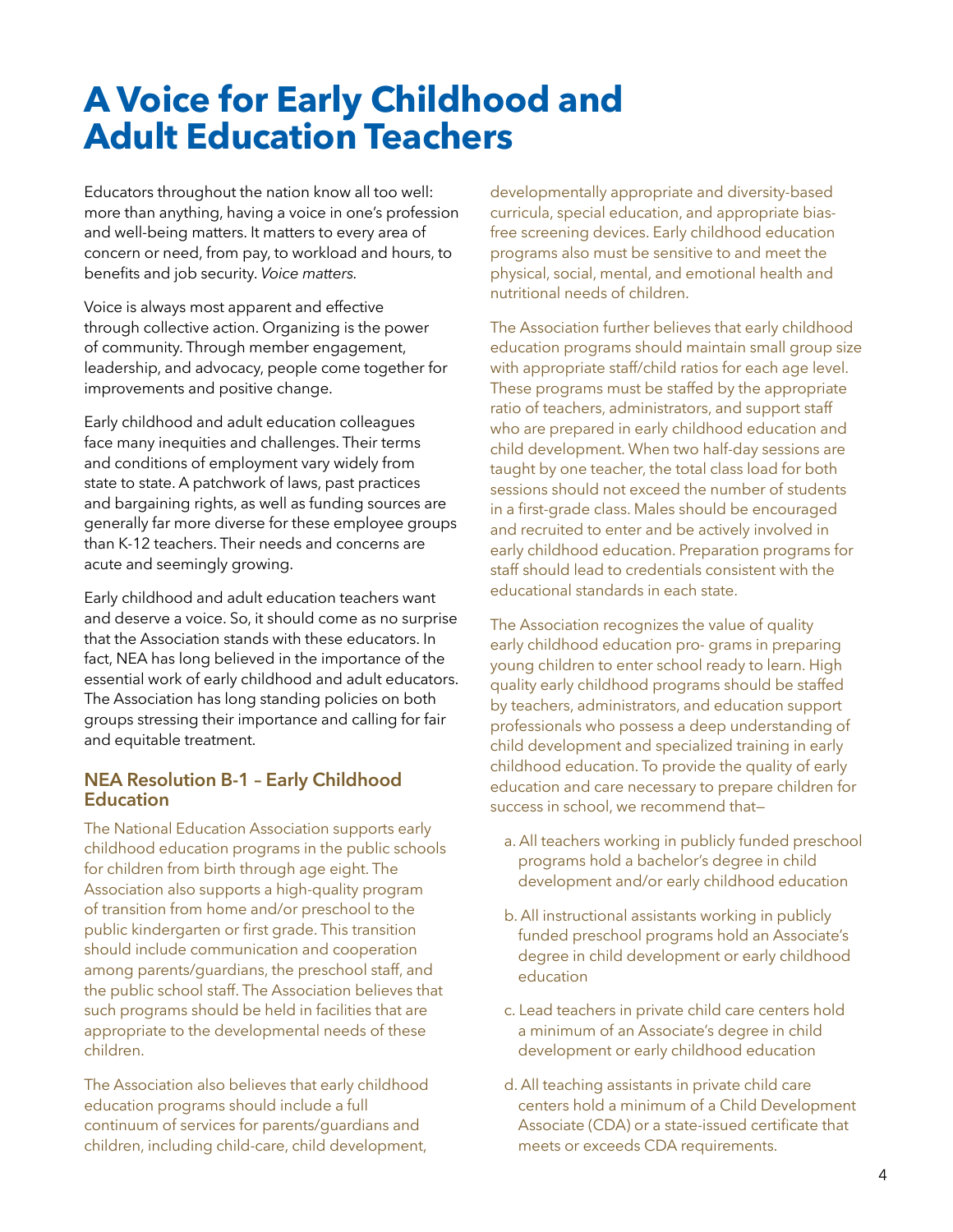States should develop incentives and supports to enable teachers and education support professionals currently working in early childhood programs to obtain the recommended credentials without compromising the quality of education and care that children receive and without substantially increasing the cost of care to parents.

The Association also recognizes the importance of parental involvement in a child's development. The Association further supports the provision of training programs that prepare parents/guardians to take an active role in the child's education. These programs should provide an awareness of the expectations that will be placed on the child as well as familiarization with new policies and procedures that the child will experience in the new environment.

The Association believes that federal legislation should be enacted to assist in organizing the implementation of fully funded early childhood education programs offered through the public schools. These programs must be available to all children on an equal basis and should include mandatory kindergarten with compulsory attendance.

The Association supports regulations requiring children starting kindergarten to have reached age five at the beginning of a kindergarten program.

The Association advocates the establishment of fully funded early childhood special education programs. These programs and necessary services should be readily accessible for children with disabilities and staffed by certified/licensed teachers, qualified support staff, and therapists. (1975, 2009)

### **NEA Resolution B-9 – Adult Education**

The National Education Association supports adult education programs that provide lifelong educational and career opportunities. Adult education is the practice of educating adults through non-college credit classes.

The Association recognizes the importance of high school completion, English language acquisition, parenting education, career training, and other adult education programs that provide students with an opportunity to become productive, effective, and responsible parents, citizens, and community members. The Association believes that to have access to adult education programs, adult education students with minor children should have child care available at their educational sites during class time. (2006, 2013)

From pay and benefits, licensure and due process rights, conditions and needs vary from state to state.

In working with early childhood and adult education employees, each affiliate must have a thorough grounding in the specifics of their own respective state's applicable laws and policies. As with any organizing campaign, one must identify the key issues, conditions, needs, and then develop corresponding strategies and plans to achieve results.

How will your affiliate best advocate for early childhood and adult educator members? Do you already have significant membership in these categories or will you seek to organize nonrepresented employees as members? Will you advocate legislation to secure laws addressing early childhood and adult education to improve funding, rights, benefits?

Do you bargain for these groups, and if so, are they integrated into wall to wall units, or recognized as separate bargaining units? Or, should you develop a separate bargaining program to address specific needs of early childhood and adult education teachers, much as affiliates did years ago when embarking on organizing Education Support Professionals?

These are types of considerations each affiliate must examine and determine as they plan, organize, and advocate for early childhood and adult educators.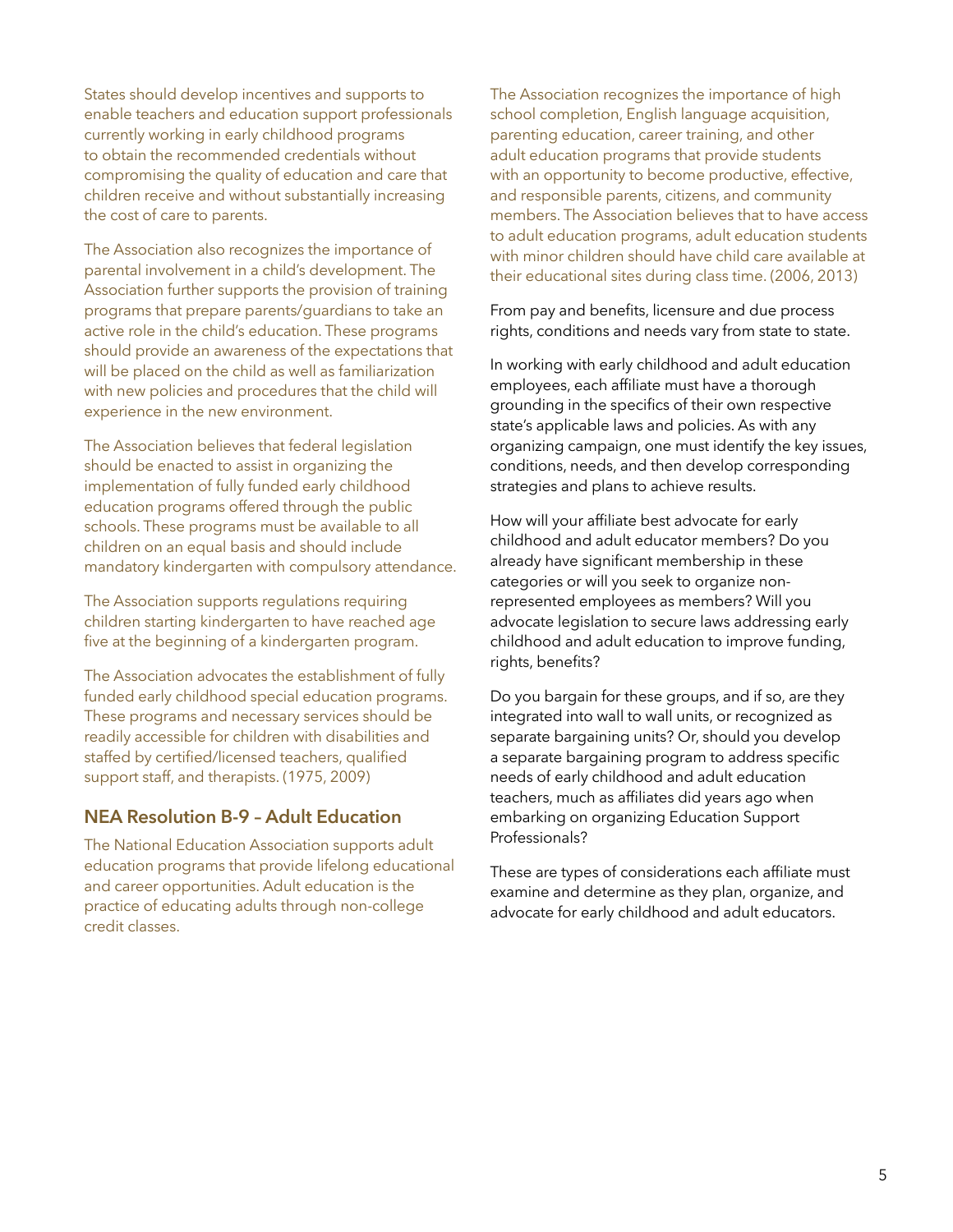# **Parity and Equity: Paramount Concerns for Early Childhood and Adult Education Teachers**

Every teacher – young or old – has a vivid memory of that moment of becoming a teacher. It is a singular experience combining anticipation and the accomplishment of completing the education and licensure requirements to enter the profession. Teaching is hard work, a complex and demanding profession with more challenges than most people recognize. It's why teachers in district after district and state after state have banded together in the Association to work for high standards, fair and equitable pay and benefits, quality working and learning conditions and more, all to advance and improve the profession and meet the needs of students.

So, imagine, what it must be like for teachers in early childhood and adult education who often feel the painful sting of being treated without parity and equity with their K-12 colleagues even when they are required to obtain the same certification and licensure.

### **Income disparity is frequent and often dramatic for early childhood and adult education teachers.**

A licensed early childhood teacher earned so little that she qualified for the earned income credit, a tax break aimed at low income families.

An early childhood teacher with a pre-K, K-6, principal's and superintendent's licenses wasn't paid enough to support herself absent her husband's income.

In one district an EC teacher reported she would earn \$11,000 more per year if she was paid on the same district's K-12 schedule, rather than being paid as an early childhood special education teacher. Numbers are likely high in your own state, as well.

Early childhood and adult educators are often hired part-time and therefore lack full benefits. You may find they are hired through a separate employer/funding source. Many of these teachers have cobbled together two or more teaching jobs in order to bring their actual service to full-time. These circumstances often create an employment circumstance where they earn less, and have fewer or no benefits, and ultimately, they often end up paying another penalty at retirement time when earnings have been less throughout an entire career.

### **Programs and employment are vulnerable for early childhood and adult education teachers.**

Job security weighs heavy on their minds because all too often they do not have an expectation of continuing work or job status, or when they know the schedule of work they are committed to can be dropped with very little advance notice to make other employment arrangements.

In some states these programs and teachers can be terminated at any time and some have no recall or layoff rights.

Some early childhood and adult education teachers have found it difficult to be hired into available K-12 positions because employers want to keep them where they are, in posts that can be more difficult to fill.

Disrespect for early childhood and adult education teachers can come in many forms.

Early childhood and adult education teachers experience treatment that is felt to be disrespectful or inadvertently demeaning in terms of issues that relate to respect and quality of job. For instance, a state law that allows teachers to deduct \$250 for educational supplies from state taxes is limited specifically to K-12 teachers only, thereby excluding early childhood or adult education.

In some cases, these teachers are left off of appropriate group emails, leaving them to play catch-up on important work-related matters and site information.

Early childhood and adult educators can find they are not included in non-student contact days, which can mean they miss out on important professional development, networking and collaborating, and other work-related opportunities.

Vast inequities and lack of parity are very real for early childhood and adult education teachers. Recognizing the genuine needs and concerns of these two groups of education professionals is the essential first step to organizing for positive change.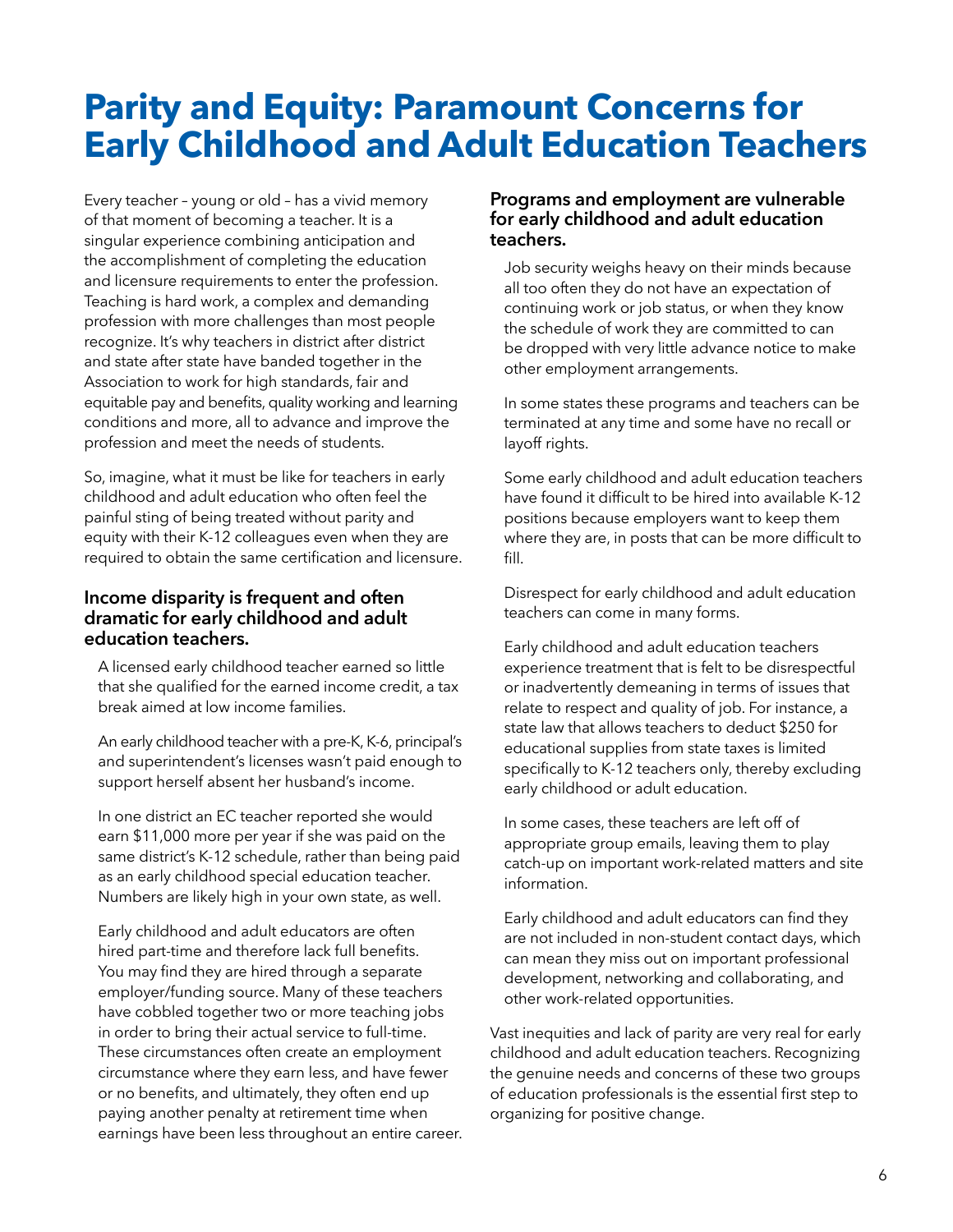In recognizing the genuine needs of early childhood and adult education teachers, this resource manual has been developed to help affiliates become more familiar with the issues and concerns of early childhood and adult education teachers, and to assist in developing strategies to address them and move forward.

Accordingly, this resource manual is designed to provide a general overview of information, identify areas of key concerns faced by these teachers, and to share resources and access to contracts and language already in use by some affiliates.

# **Licensure and Due Process**

First and foremost, research your state's laws and requirements for education, certification, licensure, and due process rights for early childhood and adult education teachers. These standards vary from state to state, yet they are foundational keys for affiliate action to organize and represent early childhood and adult educators.

Here's an overview regarding licensure and due process protections for both early childhood and adult education members as researched and prepared by NEA's Office of Legal Counsel. Embedded are links that can be especially helpful as you identify specific conditions that currently exist in your own state.

# **Early Childhood Educators**

With respect to licensure of early childhood educators, there are 44 states (including the District of Columbia) with public pre-K programs and most require certification or licensure. Currently, 23 states require a bachelor's degree for all lead pre-K teachers regardless of setting (public or private).

#### See [http://cscce.berkeley.edu/early-childhood](http://cscce.berkeley.edu/early-childhood-workforce-index/)[workforce-index.](http://cscce.berkeley.edu/early-childhood-workforce-index/)

An additional 14 states require a bachelor's for pre-K teachers but only for certain types of programs or settings, generally those located in public schools only.

[Whitebook, M., McLean, C., and Austin, L.J.E. (2016). Early Childhood Workforce Index – 2016 at p. 36. Berkeley, CA: Center for the Study of Child Care Employment, University of California, Berkeley.]

Often, licensure requires a two-year degree or completion of a certain number of college units (as opposed to in K-12 settings where licensure is linked to a four-year degree). [Id. at 35.] Seven states do not require a bachelor's degree for any pre-K teachers. See [http://cscce.berkeley.edu/high-quality-early](http://cscce.berkeley.edu/high-quality-early-education-and-care-requires-high-standards-for-early-educator-qualifications/)[education-and-care-requires-high-standards-for](http://cscce.berkeley.edu/high-quality-early-education-and-care-requires-high-standards-for-early-educator-qualifications/)[early-educator-qualifications](http://cscce.berkeley.edu/high-quality-early-education-and-care-requires-high-standards-for-early-educator-qualifications/).

Overall, most states have one or more teacher certifications that recognize early childhood general education and special education. Many states have broad certification that encompass both early childhood and middle childhood (to sixth or eight grade). In those states, most also have an endorsement that includes specialization in early childhood. Most states have multiple certificates that subdivide the early childhood span and many states have overlapping certificates, such as a certificate for pre-K and kindergarten and another certificate for kindergarten through a higher grade level. See [http://www.naeyc.org/files/naeyc/Early%20](http://www.naeyc.org/files/naeyc/Early%20Childhood%20Teacher%20Certifi cation%20%283%29.pdf) [Childhood%20Teacher%20Certifi cation%20](http://www.naeyc.org/files/naeyc/Early%20Childhood%20Teacher%20Certifi cation%20%283%29.pdf) [%283%29.pdf](http://www.naeyc.org/files/naeyc/Early%20Childhood%20Teacher%20Certifi cation%20%283%29.pdf).

For instance, in California, pre-K educators are required to hold child development permits, in Maryland, pre-K educators also have a separate certification (in early childhood). In Illinois, by contrast, educators receive a general professional educators license with specific endorsements so early childhood educators receive an early childhood endorsement that allows them to teach general education from birth to grade 3. In Arizona, early childhood educators must have either an early childhood education certificate or early childhood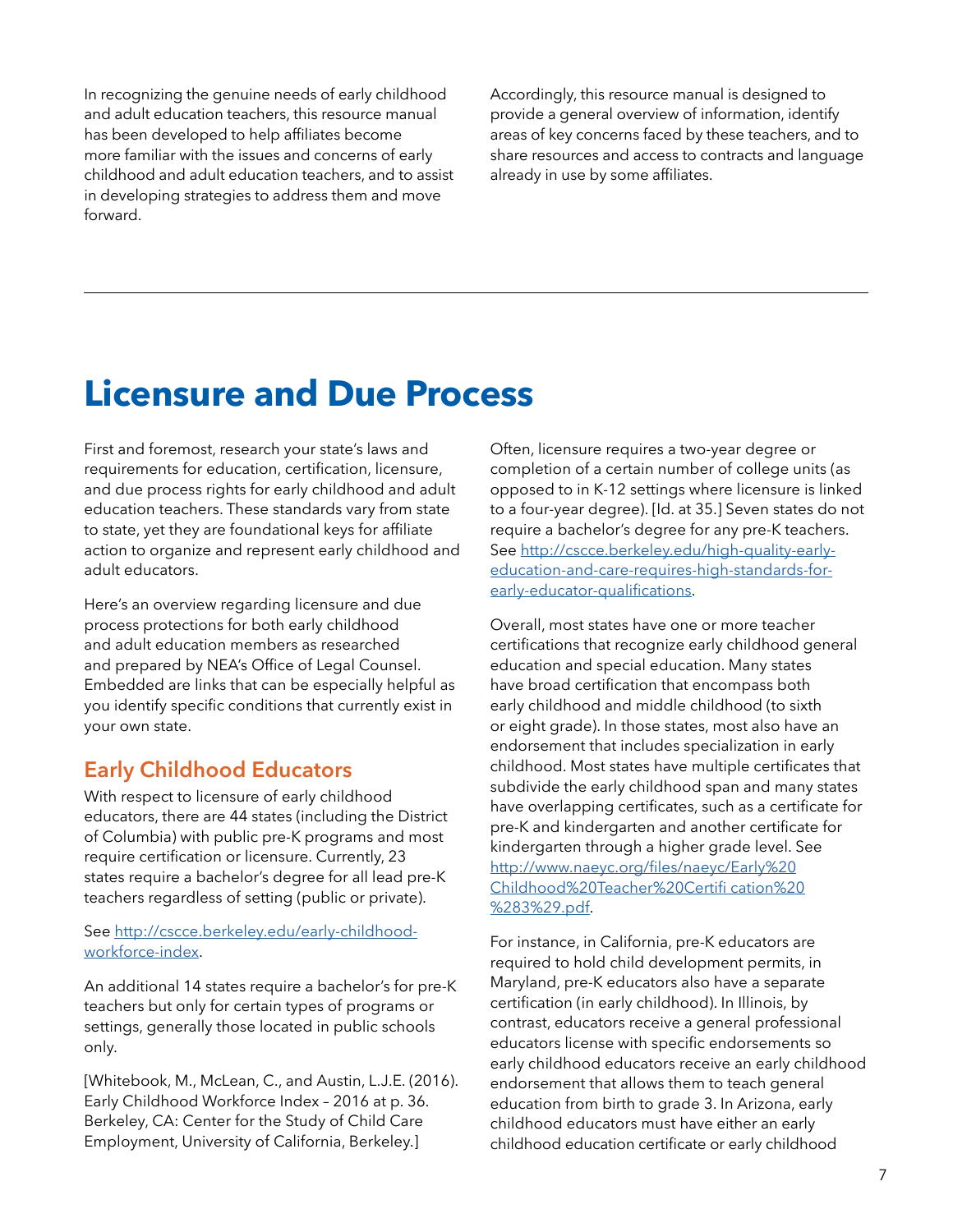endorsement. In Maine, there is an early educator endorsement under the certification process.

With respect to due process protections, generally when early childhood educators are part of the overall bargaining unit, they receive the same protections as other educators. For instance, in Massachusetts the early childhood educators in the public schools are almost always part of the teachers' bargaining unit and receive the same contractual benefits. There are not any stand-alone early childhood educator units. In addition, under Massachusetts statute, they are considered "teachers" under the dismissal statute so receive the same statutory due process that all teachers receive. Maine is similar, with public preK teachers being hired under the teacher contract and treated as teachers under the dismissal statute. In Illinois, they receive the same protections as other teachers however their programs are more vulnerable to being eliminated. In Arizona, the certified educators have the same protections as K-12 educators but many pre-school educators in programs are not certified and have no due process protections.

In California, the early educators receive lesser due process rights than others but still receive some protection—unlike K-12 teachers, they can be terminated at any time during the school year and have no right to a layoff hearing, but the California Education Code mandates that child development teachers be laid off in reverse seniority order and that no permanent employee may be laid off while a probationary employee is retained. In addition, permanent child development teachers have rehire rights for 39 months after layoff.

# **Adult Education**

Overall, the certification requirements are much more varied and there are fewer due process protections.

In California, they must hold an adult education teaching credential. Permanent adult education teachers are entitled to the same layoff protections as K-12 teachers, including a notice of layoff, a layoff hearing, and re-hire rights. An adult education teacher receives permanent status when they work more than 60% FTE. At 60% FTE or less, they are temporary employees.

In Massachusetts, there are very few adult education members as very few public school runs formal adult education programs. The centers that run these programs vary in requiring licensure. Where MTA represents them, they are not in the teachers' bargaining unit and are not covered by the teacher tenure/dismissal law. n Maryland, there is no certification required for adult education. Same in Arizona.

In Maine, many contracts exclude adult education educators from the bargaining unit. It appears that adult education educators are generally more temporary work.

In Illinois, adult education programs are run through the state community college system (Illinois Community College Board (ICCB)), sometimes in partnership with the K-12 school districts. As there are a variety of programs which are part of adult education, to the extent these programs provide courses which would lead to a regular high school diploma, courses must be taught by licensed teachers. If those who teach are employed by a school district, they would be entitled to the protections any other license teacher would receive. To the extent they lead to a GED, are basic adult education, improve literacy and numeracy skills, and/ or to learn English as a Second Language programs, etc., instructors appear not to need a teaching license. If they are employed by community colleges, they wouldn't have any specific state statutory due process and cause protections, unless they were employed as tenured faculty at that college or they were part of a bargaining unit with a CBA which provided such protections. College instructors who are part of a dual credit program with public high schools and who are teaching classes to students as part of an adult education program which leads to dual high school and college credit do not need to hold a teaching license issued by the state board of education.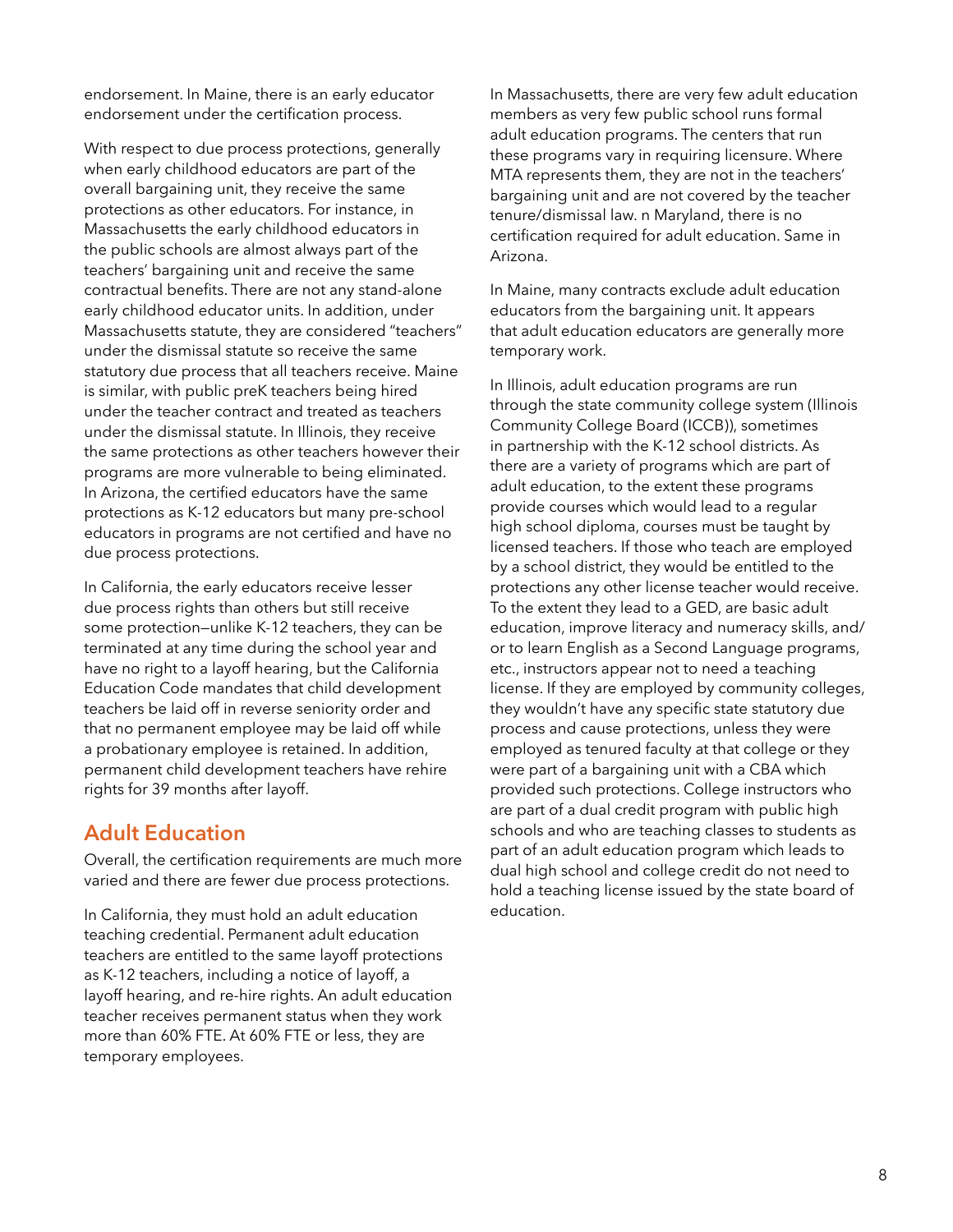# **Overview of Professional Issues of Concern to Early Childhood and Adult Education Teachers**

Several issues that are priorities for early childhood and adult education teachers across the country include:

**Class size:** Reducing class size to allow for more individualized attention for students is widely supported by parents, teachers, and education researchers. Educators of both early childhood and adult students recognize the benefits of smaller class sizes. Research has shown that smaller classes improve classroom behavior and academic performance. Smaller classes also have a positive impact on teachers and schools.

**NEA believes in an optimum class size of fifteen students in regular programs and a proportionately lower number in programs for students with exceptional needs. (NEA Resolution B-7 Class Size)** 

**Length of instructional day:** The relationship between the length of the instructional day and improved learning continues to be heavily debated, especially for full-day and half-day pre-kindergarten and kindergarten programs. Clearly, full-day programs present opportunities for increased instructional time during which children can be engaged in meaningful learning activities.

#### **NEA policy supports full-day—as opposed to half-day kindergarten and pre-kindergarten. (NEA Policy on Pre-K and Kindergarten)**

**Planning Time:** Time for teachers to plan lessons, prepare materials, and collaborate with colleagues is an important component of job quality. Adequate planning time provides opportunities for communication and articulation on such key matters as curriculum implementation, student diagnosis, and assessment.

**NEA believes that common planning time should be provided during the student day for employees to meet for such purposes as interdisciplinary activities/ units, team planning time and coordinating with special education and support professionals. (NEA Resolution E-2 Time to Teach)** 

**Paraeducators:** Paraeducators provide one-onone tutoring, assist with classroom management, organize instructional or other materials, conduct parent involvement activities, act as translators, and provide instructional support services under the direct supervision of the teacher.

**NEA believes that all classroom teachers should be provided with support staff to assist in the educational process. Furthermore, pre-kindergarten and kindergarten teachers should have the assistance of a full-time paraeducator. (NEA Policy on Pre-K and Kindergarten)**

**Ongoing Professional Development:** Ongoing professional development is one of the most important means to help teachers improve and enhance their practice. Teachers can increase their knowledge and skills through a variety of professional development activities, including in-service training and workshops, mentoring and induction programs for new teachers, college-level course work, and certification by the National Board for Professional Teaching Standards.

**NEA believes that continuous professional development is required for teachers and administrators to achieve and maintain the highest standards of student learning and professional practice. (NEA Resolution B-1 Early Childhood Education)**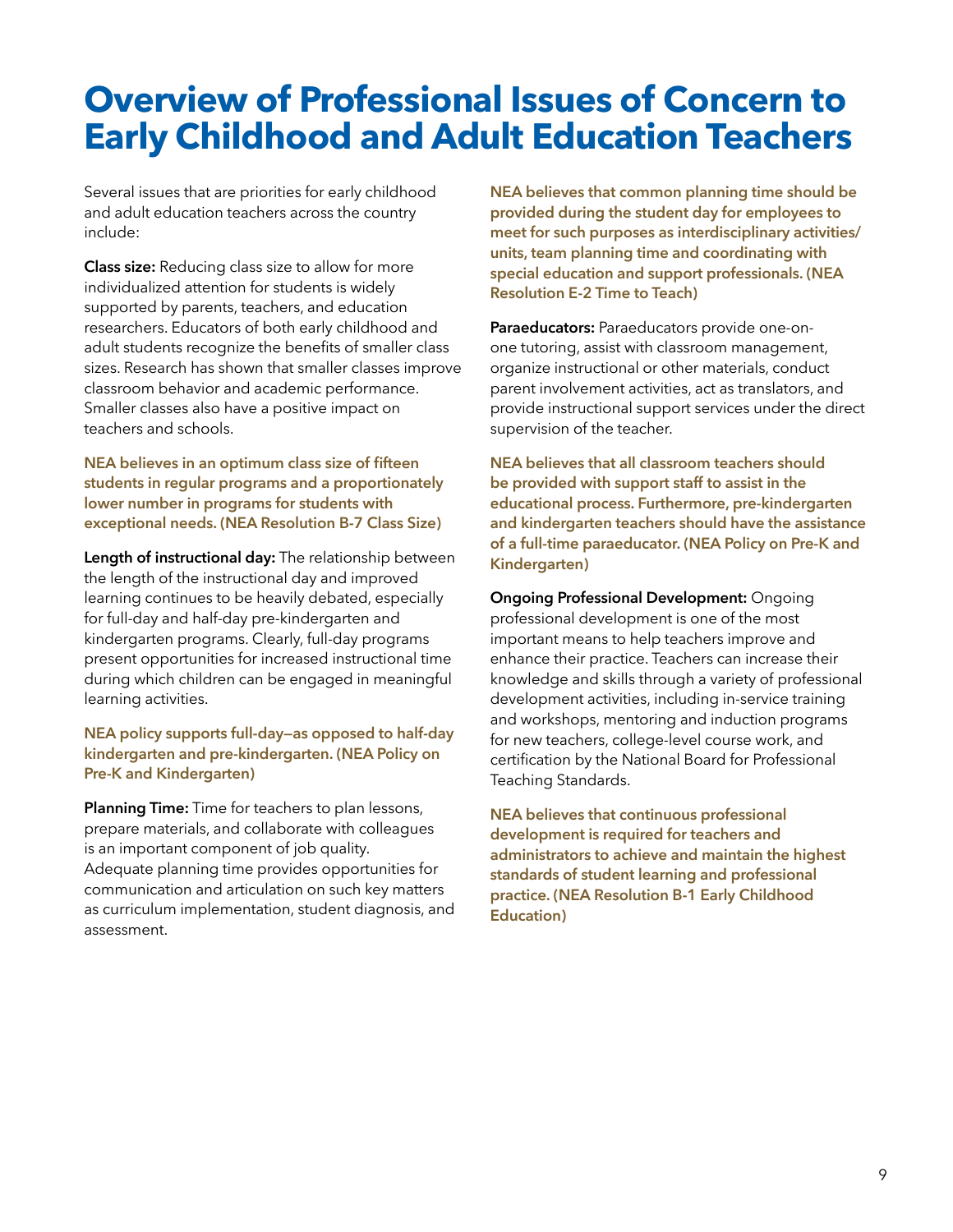# **Sample Strategic Plan for Bargaining Priorities**

Pay, benefits, and contractual inequities need to be identified to plan for action. To help your affiliate review and determine bargaining needs and priorities, consider the Strategic Plan and Bargaining Priorities chart that follows as developed by Education Minnesota's Early Childhood Family Education/Adult Basic (ECFE/ABE) Education Task Force.

# **Education Minnesota ECFE/ABE Task Force Strategic Plan Bargaining Priorities**

Initial analysis of the lack of equity for ECFE and ABE teachers in Minnesota schools provided a number of specific concerns that can be addressed through the collective bargaining process.

# **Pay, benefit, and contractual inequities**

Because ECFE and ABE programs operate and are structured differently across the state, it's easier for districts to discriminate in areas of pay, benefits, and contractual protections

- Pay per hour rather than annualized
- Hourly pay is on a different scale than the regular salary schedule
- Pay scales that lack step movement
- Paid holidays and paid time off are inconsistent or nonexistent
- ECFE/ABE teachers lack longevity or lane movement
- Insurance is not affordable or not offered
- Contractual protections do not extend to ECFE/ABE teachers

# **Bargaining strategies:**

- Create a campaign to pursue contract language that create better terms and conditions of employment for ECFE/ABE teachers.
- Create a campaign to engage bargaining teams in pursuing contracts that achieve parity for ECFE/ABE teachers with other teachers.
- Pursue access to quality insurance that is affordable and accessible for ECFE/ABE teachers.

As a result of these inequities, the task force created a set of bargaining priorities that specifically focus on these inequities. The priorities were included in Education Minnesota's overall bargaining priorities as recommendations to locals about essential components of all teacher collective bargaining agreements as approved by the Governing Board in December 2014.

# **The bargaining priorities are:**

I. Advance learning opportunities for all children and students from birth through adulthood by addressing disparities in the working conditions of early childhood and family educators and adult basic educators and other E-12 teachers

**Rationale:** Early learning is a critical part of child development and a key determinant of future academic success. Continuing education for adults is necessary to create opportunity for learners outside the traditional school system. The critical work of educators working in Early Childhood Family Education (ECFE) and Adult Basic Education (ABE) programs, however, is often underfunded. Working conditions for these educators differ from other E-12 colleagues despite the reality that these educators are required to be licensed and qualified in the same manner.

Collective bargaining can level the playing field for educators working in these vital areas by addressing inequities in compensation, benefit eligibility, paid time off, staff development, access to resources, and other areas.

- $\Box$  Negotiate language ensuring that ABE and ECFE teachers are paid on the same salary schedule as other licensed teachers in the district rather than on a separate schedule. Compensation may be prorated by FTE, as it is with other educators, but FTE should include the full range of duties including prep time, set-up and takedown time, and other duties that are required by the district such as PLCs, committees, etc.
- $\Box$  Negotiate language ensuring that advancement on the salary schedule for ABE and ECFE teachers is consistent with requirements for other educators.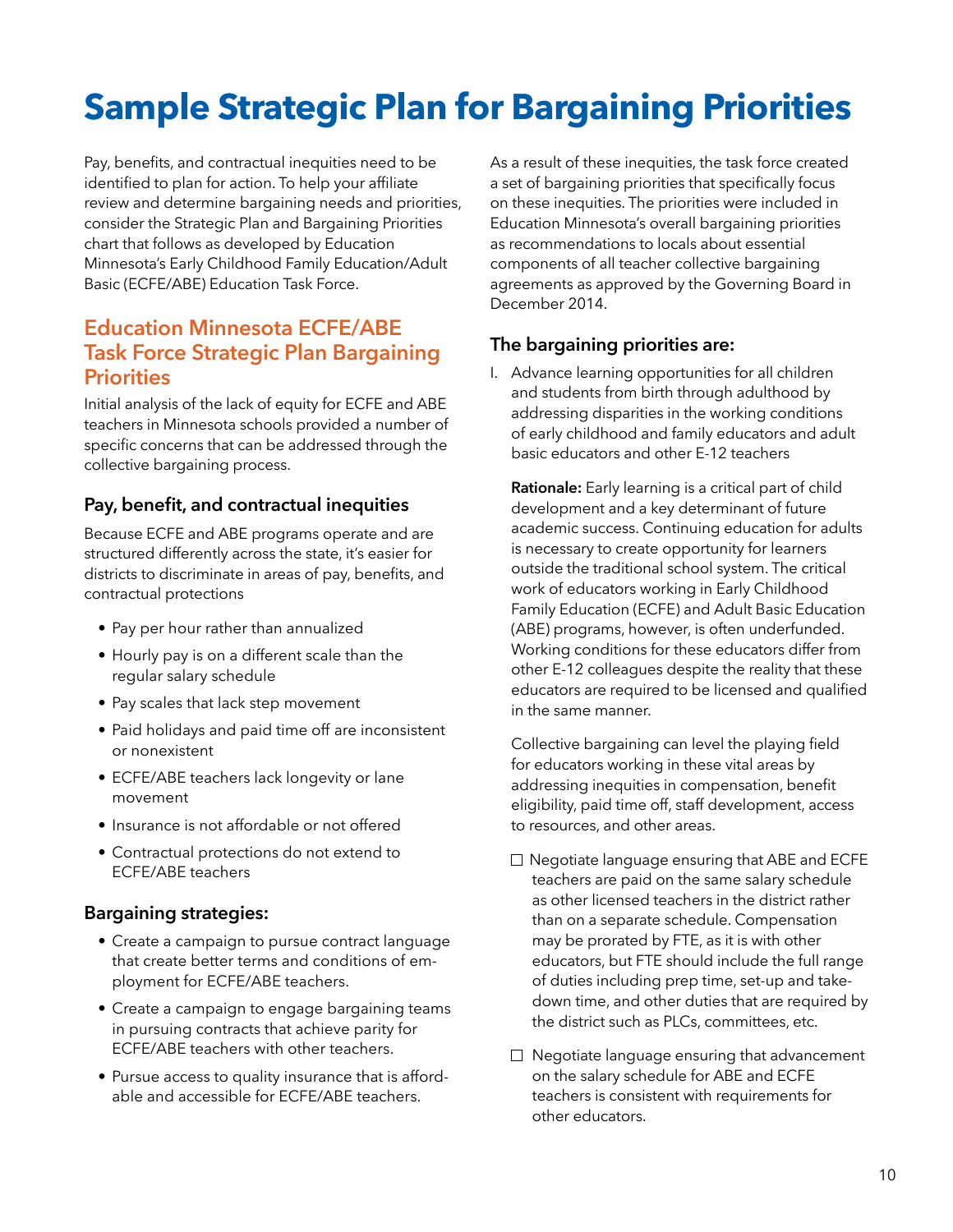- $\Box$  Negotiate language increasing eligibility and affordability of health insurance for ABE and ECFE teachers. This may involve focusing on increasing the contribution levels for those working at less than a 1.0 FTE.
- $\Box$  Negotiate clear timelines for districts to commit to annual hours of assignment, duty days, and annual benefit eligibility. Locals should additionally negotiate conditions that will mitigate the impact of class cancellation on assignment and benefit eligibility.
- $\Box$  Negotiate the explicit duties or assignments that are to be included in a teacher's FTE. These duties may include but are not limited to: preparation time; set-up and take-down time; staff and curriculum development; staff and team meetings; PLCs and other staff development activities; home visiting; Classroom on Wheels; parent and family outreach; liaison work with outside agencies or other district departments; speaking engagements; marketing and catalogue

development; screening and screening coordination; state reporting; special assignments and special events. These duties are in addition to parent/student contact time, school readiness conferences, IEP meetings and follow-up time.

- $\Box$  Negotiate language providing that ABE and ECFE teachers are eligible for paid time off consistent with other educators when it comes to vacation, sick leave, personal leave, bereavement leave, and other paid leave provisions.
- $\Box$  Negotiate contract provisions that quarantee that ABE and ECFE teachers will have access to relevant, district-provided staff development specific to their field. Locals should also negotiate inclusion of ECFE and ABE teachers on district staff development committees.
- $\Box$  Negotiate language include other birth-to-pre-Kindergarten teaching positions in the teacher bargaining unit.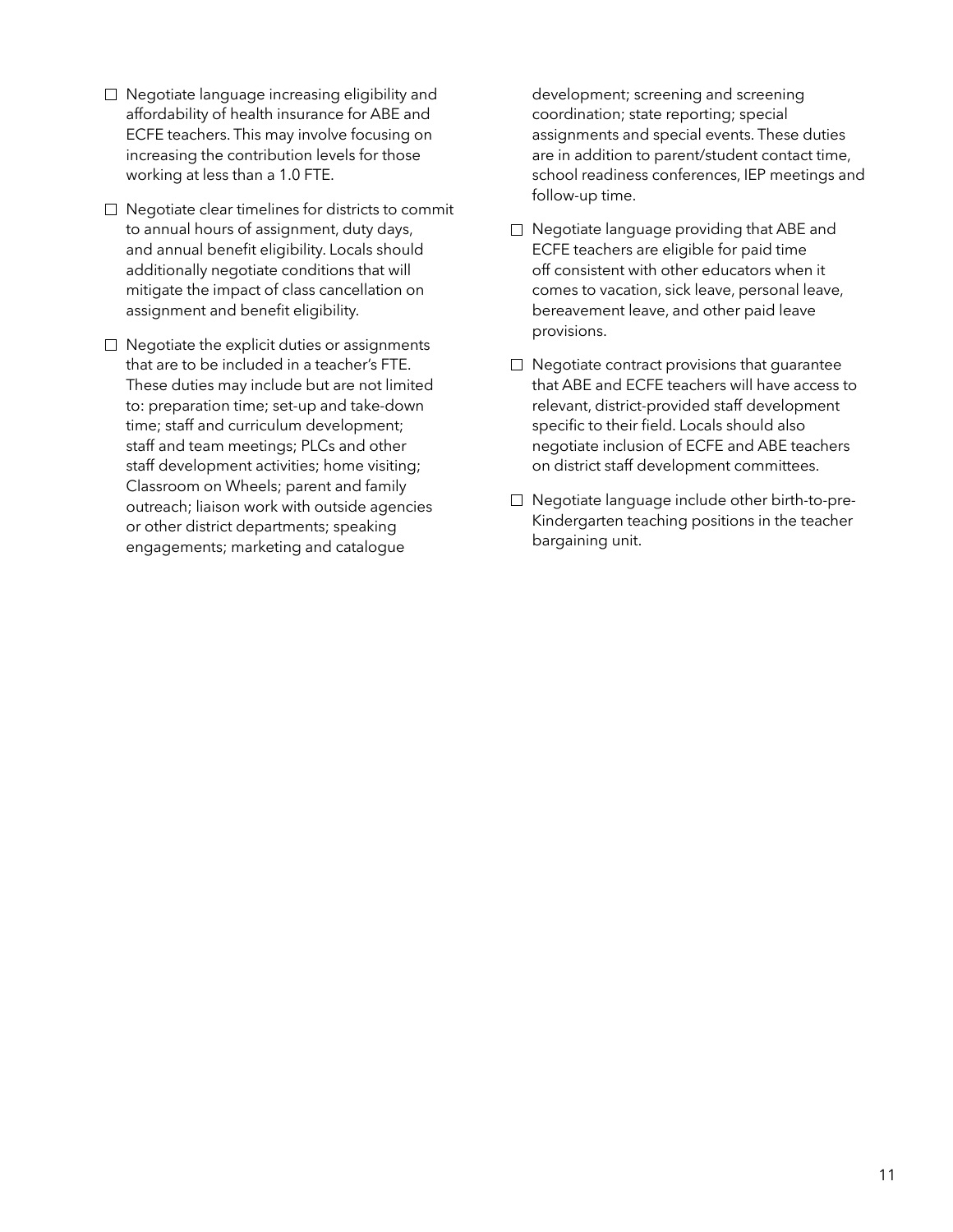# **Sample Contract Language**

The following chart provides several contract language samples for both Early Childhood and Family Education (ECFE) and Adult Basic Education (ABE) language as bargained by Education Minnesota and used in various training sessions and presentations.

| <b>Education Minnesota ECFE and ABE Contract Language</b> |  |  |
|-----------------------------------------------------------|--|--|
|-----------------------------------------------------------|--|--|

| <b>Topic</b>                   | Local               | <b>Contract Language Example</b>                                                                                                                                                                                                                                                                                                                                                                                                                                                                                                                                                                                                                                                                                                                                                                                                                                                                                                                                                         |
|--------------------------------|---------------------|------------------------------------------------------------------------------------------------------------------------------------------------------------------------------------------------------------------------------------------------------------------------------------------------------------------------------------------------------------------------------------------------------------------------------------------------------------------------------------------------------------------------------------------------------------------------------------------------------------------------------------------------------------------------------------------------------------------------------------------------------------------------------------------------------------------------------------------------------------------------------------------------------------------------------------------------------------------------------------------|
| 403b<br>matching/<br>severance | Sartell             | Section 20.34 Eligibility-Teachers, as defined in Article III. Section 3.6 of the Master Agreement,<br>who are employed by the School District on a regular (not substitute) teacher contract, are<br>eligible to participate in the matching annuity program. Part-time teachers shall earn prorated<br>contribution benefits. Teachers on extra-duty assignments shall earn no more than the yearly<br>School District contribution level corresponding to their respective years of teaching service.<br>ECFE teachers shall earn prorated benefits in accordance with the yearly District contribution<br>matrix in Section 20.40 and based on the average number of hours to be worked in the<br>contract year. All pro-rated benefits will be calculated using 1,456 hours (182 days at 8 hours)<br>as a full-time equivalency.                                                                                                                                                    |
| 403b<br>matching/<br>severance | Morris              | Section 18. Severance: ECFE/SR teachers shall be eligible for severance pay benefits as<br>follows:<br>A. Eligibility: Any teachers who have completed at least fifteen (15) years of allowable service<br>with the Morris School District and has attained the age of fifty (50) years shall be eligible<br>for severance pay pursuant to the provisions of this article upon submission of a written<br>resignation accepted by the school board.<br>B. Formula For Determining Severance Payment: A teacher is eligible to receive as pay upon<br>retirement the amount obtained by multiplying seventy-five (75%) of the unused number of<br>sick leave days times the daily rate of \$85.00.<br>C. 403B Annuity Matching Program: Beginning July 1, 2001, tenured ECFE/SR teachers who<br>are regularly employed by the district shall be eligible to participate in a 403B matching<br>program on a pro-rata basis as described in Article IX, Section 7 of this Master Agreement. |
| Home visits                    | Morris              | Section 13. Home Visits: ECFE/SR teachers will be paid two and one half (2.5) hours per home<br>visit completed.                                                                                                                                                                                                                                                                                                                                                                                                                                                                                                                                                                                                                                                                                                                                                                                                                                                                         |
| Insurance                      | South<br>Washington | Section 6. Group Insurance: ECFE teachers shall be eligible for School District group insurance<br>premium contributions as provided in Article VII of this master agreement. Part time ECFE<br>teachers may individually elect to participate in the group insurance programs and receive<br>prorated School District contributions toward the individual health, hospitalization, and major<br>medical premium as provided in Article VII. of this master agreement.                                                                                                                                                                                                                                                                                                                                                                                                                                                                                                                   |
| Insurance                      | Morris              | C. Insurance: ECFE/SR teachers will have the option of participating in the district's health<br>insurance program. If the ECFE/SR teacher elects participation, the district shall provide<br>an annual pro-rated amount based on a full-time contracted teacher. The pro-rata will be<br>determined by dividing the hours worked by the ECFE/SR teacher by the hours worked by a full-<br>time teacher as defined in the Master Agreement, Article VI and Article VII. The annual pro-rated<br>amount will be paid in one lump sum in conjunction with the June payroll.<br>D. Life Insurance: ECFE/SR teachers will have the option of participating in the district's life<br>insurance program.                                                                                                                                                                                                                                                                                     |
| Licensure                      | Holdingford         | Section 1. Statutory Considerations: Pursuant to M.S. 122A.26, an ECFE/SR teacher who teaches<br>in an early childhood and family education program which is offered through a community<br>education program which qualifies for community education aid or (ECFE/SR) aid must meet<br>licensure requirements as a teacher. However, M.S. 122A.26 specifically provides that such<br>licensure shall not be construed to bring such (ECFE/SR) teacher within the definition of a teacher<br>for purposes of M.S. 122A.40, Subdivision 1. or M.S. 122A.41, Subdivision 1.                                                                                                                                                                                                                                                                                                                                                                                                                |
| Licensure                      | Kimball             | Section 1. Statutory Considerations: Pursuant to M.S. 122A.26, an Early Childhood Family<br>Education (ECFE) teacher who teaches in an early childhood and family education program<br>and which is offered through a community education program which qualifies for community<br>education aid or ECFE aid must meet licensure requirements as a teacher. However, M.S.<br>122A.15 specifically provides that such licensure shall not be construed to bring such an ECFE<br>teacher within the definition of a teacher for purposes of M.S. 122A.40, Subd. 1.                                                                                                                                                                                                                                                                                                                                                                                                                         |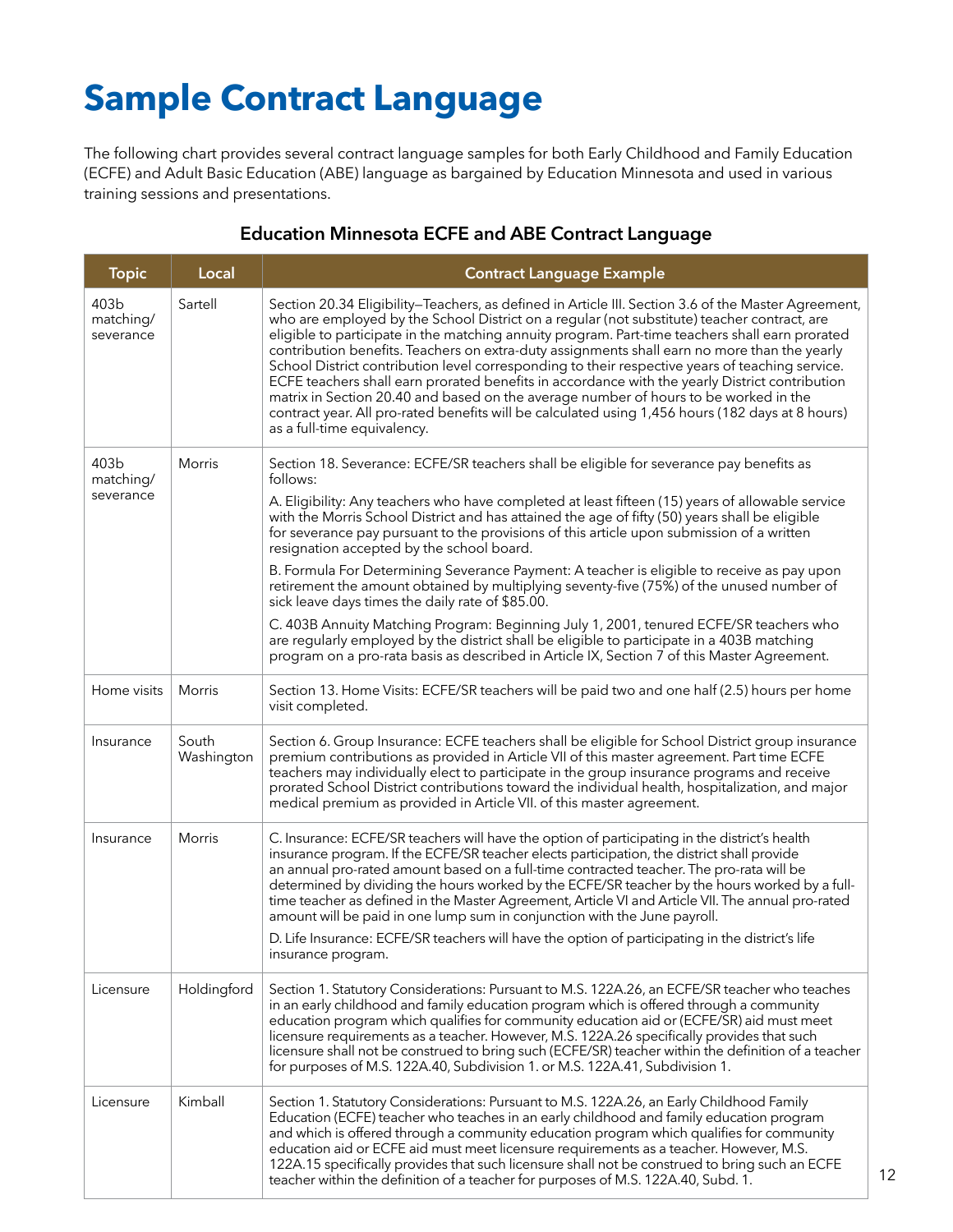| <b>Topic</b>                     | Local                      | <b>Contract Language Example</b>                                                                                                                                                                                                                                                                                                                                                                                                                                                                                                                                                         |
|----------------------------------|----------------------------|------------------------------------------------------------------------------------------------------------------------------------------------------------------------------------------------------------------------------------------------------------------------------------------------------------------------------------------------------------------------------------------------------------------------------------------------------------------------------------------------------------------------------------------------------------------------------------------|
| Notification<br>οf<br>assignment | Wayzata                    | Section 11.3 Annual Notification of Employment Status-On or before June 1 of each year the<br>Employer will send each person on the roster of eligible ECFE teachers a notice of employment<br>status indicating minimum contracted instructional and staff meeting hours; or, a notice that the<br>ECFE teacher is being placed on unrequested leave of absence. A letter of agreement will be<br>available for each ECFE teacher on or before July 15 indicating schedule step placement for the<br>coming school year, to be signed by the ECFE teacher and returned to the Employer. |
| Paid Leave                       | Chaska-<br><b>ECFE</b>     | Personal Time Off: All Early and Family Education teachers who are scheduled for fourteen (14)<br>hours or more per week shall earn Personal Time Off (PTO) on a pro-rata basis equivalent to that<br>accrued by K-12 teachers.                                                                                                                                                                                                                                                                                                                                                          |
| Paid Leave                       | South<br>Washington        | Section 7. Paid Absence Leave: Beginning July 1, 1990, ECFE teachers shall accumulate paid<br>absence leave (Article X), pro rated based upon hours worked.                                                                                                                                                                                                                                                                                                                                                                                                                              |
| Paid Leave                       | <b>Morris</b>              | Personal Illness: ECFE/SR teachers will earn personal illness leave on a pro-rata basis. Personal<br>illness days will accrue at a rate of six and a half (6.5) percent of hours worked per month. B.<br>Personal Leave: ECFE/SR teachers will accrue one (1) hour of personal leave for every 75 hours<br>worked up to four (4) hours of personal leave per year of service. These may only be taken in<br>three (3) hour blocks and accrue to a maximum of twelve (12) hours.                                                                                                          |
| Prep<br>Setup and<br>takedown    | Osseo -<br>ABE & ECFE      | Subd. 6. Set Up, Take Down, Reorganization Time for Non-Identical Classes at Different Sites:<br>Each ECFE teacher assigned to teach a class offering will have thirty (30) minutes set up time<br>prior to each class and thirty (30) minutes of take down or reorganization time after each class.                                                                                                                                                                                                                                                                                     |
|                                  |                            | Subd. 7. Set Up, Take Down, Reorganization Time for Identical Classes and/or Non-Identical<br>Classes Offered at Same Site: Each ECFE teacher assigned to teach identical classes and/or<br>non-identical classes in a series will have thirty (30) minutes set up time prior to the first class and<br>thirty (30) minutes reorganization time between classes and thirty (30) minutes of take down/<br>reorganization time following the last class in the series.                                                                                                                     |
| Prep<br>Setup and<br>takedown    | Chisago<br>Lakes           | Section 9. Preparation Time / Setup and Takedown Time: Subd. 1. Each ECFE/SR teacher will<br>receive thirty (30) minutes before and thirty (30) minutes after each class session for setup and<br>takedown. Subd. 2. SR teachers who implement performance based assessment with their<br>students shall receive up to ninety (90) minutes paid time per student each year for performance<br>evaluation and conference time with parents as approved by the administrator.                                                                                                              |
| Prep<br>Setup and<br>takedown    | New Ulm                    | Section 2. Basic Schedules and Rates of Pay:<br>Subd. 4. Teaching Time: Teachers will be paid for teaching classes as follows: Actual class time<br>plus 30 minutes set-up time, 15 minutes of lesson planning time and 15 minutes of take-down<br>time.                                                                                                                                                                                                                                                                                                                                 |
| Prep                             | South                      | Section 10. Hours of Service                                                                                                                                                                                                                                                                                                                                                                                                                                                                                                                                                             |
| Setup and<br>takedown            | Washington                 | Subd. 1 Student Contact Time: Student contact time shall be defined as the time spent teaching<br>a class as scheduled.                                                                                                                                                                                                                                                                                                                                                                                                                                                                  |
|                                  |                            | Subd. 2 Preparation Time: Preparation time shall be defined as a block of time for the teacher<br>to prepare for their teaching assignment. ECFE teachers shall receive preparation time in<br>proportion to contact time in the same proportion as K-12 teachers.                                                                                                                                                                                                                                                                                                                       |
|                                  |                            | Subd. 3 Supervisory Duties: Supervisory time shall be defined as a block of time on site<br>where direct teaching does not take place, but students/parents are arriving and dismissing.<br>ECFE teachers shall have supervisory time assigned in proportion to contact time in the same<br>proportion as K-12 teachers.                                                                                                                                                                                                                                                                 |
|                                  |                            | Subd. 4 On Site Prep Time: On site prep time shall be defined as time on site for additional<br>preparation (e.g. set up/take down). ECFE teachers shall have on site prep time in proportion to<br>contact time in the same proportion as K-12 teachers.                                                                                                                                                                                                                                                                                                                                |
| Prep<br>Setup and<br>takedown    | St. Michael<br>Albertville | 7.11 PREPARATION TIME ECFE teachers will be given preparation time based on the following<br>schedule:<br>Classes Taught=Preparation Time: 1-3=One (1) hour ; 4-6=Two (2) hours ; 7-10=Three (3) hours<br>School Readiness (SR) teachers will be allotted preparation time of thirty (30) minutes per                                                                                                                                                                                                                                                                                    |
|                                  |                            | preschool section per week.                                                                                                                                                                                                                                                                                                                                                                                                                                                                                                                                                              |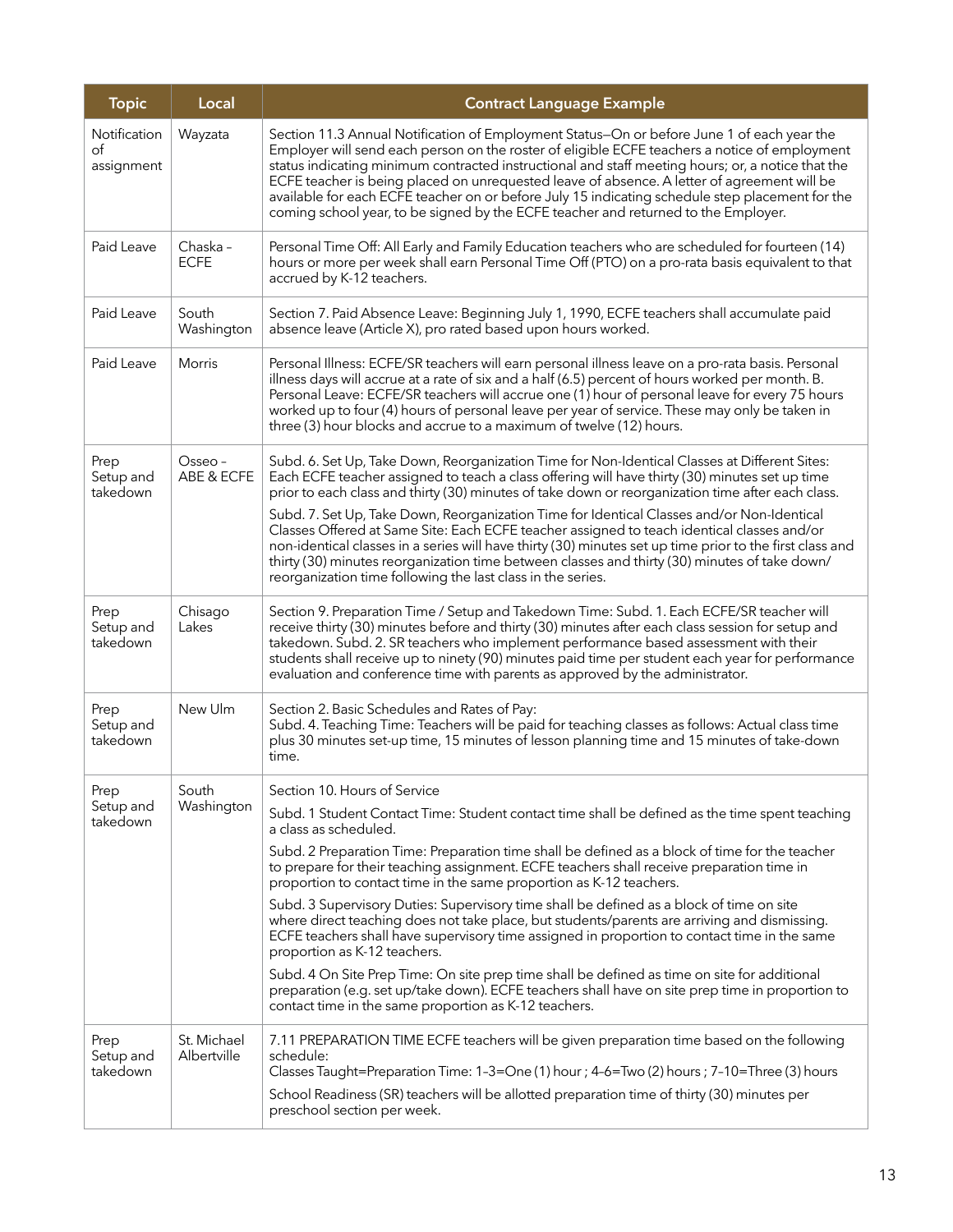| <b>Topic</b>            | Local                                   | <b>Contract Language Example</b>                                                                                                                                                                                                                                                                                                                                                                                                                                                                                                                                                                                                                                                                                                                                                                                                                                                                                                                                                                                                                                                                                                                                                                                                                                                                                                                                                                                                                                                                                                                                                                                                                |
|-------------------------|-----------------------------------------|-------------------------------------------------------------------------------------------------------------------------------------------------------------------------------------------------------------------------------------------------------------------------------------------------------------------------------------------------------------------------------------------------------------------------------------------------------------------------------------------------------------------------------------------------------------------------------------------------------------------------------------------------------------------------------------------------------------------------------------------------------------------------------------------------------------------------------------------------------------------------------------------------------------------------------------------------------------------------------------------------------------------------------------------------------------------------------------------------------------------------------------------------------------------------------------------------------------------------------------------------------------------------------------------------------------------------------------------------------------------------------------------------------------------------------------------------------------------------------------------------------------------------------------------------------------------------------------------------------------------------------------------------|
| Probation<br>period     | Osseo -<br>ABE                          | Section 3. Probationary Period: The probationary period of ECFE, School Readiness, Parent<br>Educators, other early childhood, and ABE teachers will be three (3) years of continuous service.<br>Following the probationary period, teachers may be discharged for just cause. Teachers who<br>hold continuing contract status are subject to provisions as set forth in MS 122A.40.                                                                                                                                                                                                                                                                                                                                                                                                                                                                                                                                                                                                                                                                                                                                                                                                                                                                                                                                                                                                                                                                                                                                                                                                                                                           |
| Probation<br>period     | Kimball                                 | Section 3. Probationary Period: The probationary period of ECFE teachers shall be three (3)<br>school years of continuous service. During the probationary period, the School District shall<br>have the unqualified right to suspend, discharge or otherwise discipline an ECFE teacher, and<br>the ECFE teacher shall have no recourse to the grievance procedure. Upon completion of the<br>probationary period, an ECFE teacher may be suspended or discharged only for just cause, and<br>such ECFE teacher shall have access to the grievance procedure.                                                                                                                                                                                                                                                                                                                                                                                                                                                                                                                                                                                                                                                                                                                                                                                                                                                                                                                                                                                                                                                                                  |
| Probation<br>period     | Foley                                   | ECFE Section 3. Probationary Period and Continuing Contract Rights: The probationary period<br>and continuing contract rights of ECFE teachers are pursuant to MS 122A.40.                                                                                                                                                                                                                                                                                                                                                                                                                                                                                                                                                                                                                                                                                                                                                                                                                                                                                                                                                                                                                                                                                                                                                                                                                                                                                                                                                                                                                                                                      |
| Salary                  | South<br>Washington<br>- ECFE/SR/<br>PE | Salary: ECFE/SR/PE teachers shall be paid on a pro-rata basis from the regular teacher salary<br>schedules (Salary Schedule A and Salary Schedule B) of this master agreement. Subd. 1<br>Workshop: ECFE teachers shall be compensated on a prorated basis (based on K-12 teachers<br>extra duty days beyond student contact) for attendance at required workshops.<br>Subd. 2 Subbing: ECFE teachers subbing for another ECFE teachers class will be paid at the rate<br>of \$25.00 per hour for student contact time, supervisory time and other prep time.                                                                                                                                                                                                                                                                                                                                                                                                                                                                                                                                                                                                                                                                                                                                                                                                                                                                                                                                                                                                                                                                                   |
| Salary                  | Kimball                                 | Section 5. Compensation: ECFE teachers who are licensed and are working in a position that<br>requires this license shall be compensated on the regular teacher salary schedule. All others shall<br>be compensated pursuant to a salary schedule, or such other method as the parties may agree to<br>and shall not be entitled to compensation on the regular teacher salary schedule.                                                                                                                                                                                                                                                                                                                                                                                                                                                                                                                                                                                                                                                                                                                                                                                                                                                                                                                                                                                                                                                                                                                                                                                                                                                        |
| Scheduling              | Glencoe -<br>Silver Lake                | Section 4. Scheduling: Recognizing the unique, changing and variable nature of the ECFE and<br>LR program, hours of service, duty day, duty week, and duty year shall be assigned by mutual<br>agreement between the School District, Coordinator, ECFE teacher(s) and LR teacher(s) and may<br>be modified from time to time based upon the needs of the programs.<br>Subd. 2. Set Up, Take Down, Reorganization Time: Each ECFE and LR teacher assigned to teach<br>a class shall have thirty (30) minutes set up time prior to each class period and thirty (30) minutes<br>of take down or reorganization time after each class period. Each teacher shall have an additional                                                                                                                                                                                                                                                                                                                                                                                                                                                                                                                                                                                                                                                                                                                                                                                                                                                                                                                                                               |
|                         |                                         | sixty (60) minutes of reorganization time following the class period in each series of classes.                                                                                                                                                                                                                                                                                                                                                                                                                                                                                                                                                                                                                                                                                                                                                                                                                                                                                                                                                                                                                                                                                                                                                                                                                                                                                                                                                                                                                                                                                                                                                 |
| Seniority<br>and Layoff | Osseo -<br>ABE & ECFE                   | Subd. 2. Reduction of Hours:<br>Reduction of hours will take place by reverse seniority. Exception: teachers may have their hours<br>of service reduced by the hours assigned for one class per week without regard to seniority.<br>Positions will be eliminated in seniority order. Section 4. Seniority: Seniority is defined as the<br>teacher's original continuous employment in a licensed position. ECFE, School Readiness, Parent<br>Educators, other early childhood, and ABE teacher seniority lists will be separate and apart from<br>the seniority list for all other teachers covered under this Agreement with no bumping or recall<br>rights between the groups. ECFE, School Readiness, and other early childhood teachers will<br>have seniority only as an early childhood teacher. ABE teachers will have seniority only as an ABE<br>teacher. ECFE, School Readiness, Parent Educators, other early childhood, and ABE teachers will<br>not have rights to any other teaching position in the School District. In the event of job<br>elimination requiring lay-off, the teacher with the least seniority in the program will be laid off first.<br>A teacher who has been displaced due to a lay-off will be placed on a recall list and will remain<br>on the recall list for a maximum of twenty-four (24) months. When a position becomes available,<br>the most senior appropriately licensed teacher will be recalled first. The teacher will receive a<br>minimum of two (2) weeks' notice of recall. If the teacher fails to report to work the first day of<br>service, the teacher will lose all recall rights. |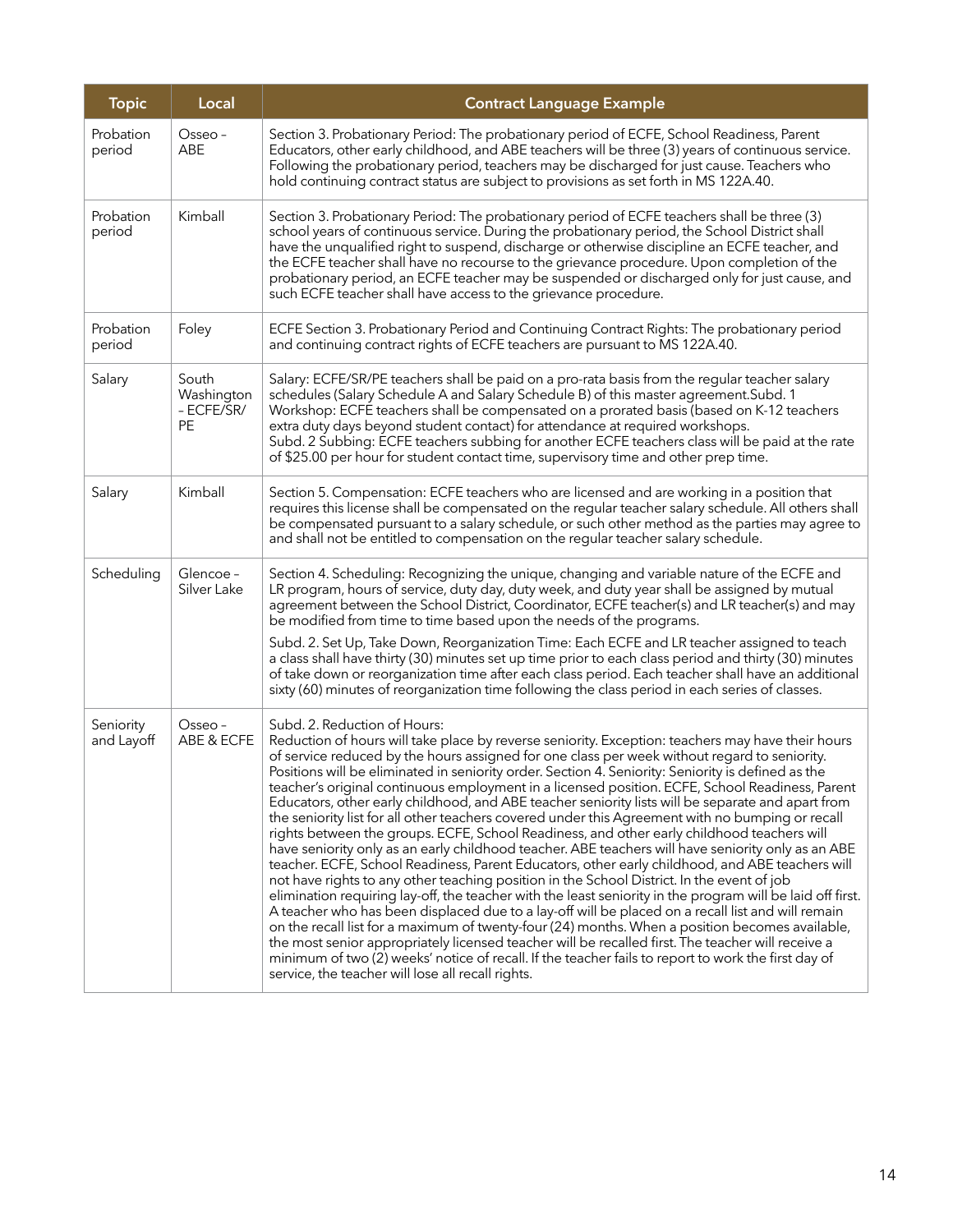| <b>Topic</b>            | Local               | <b>Contract Language Example</b>                                                                                                                                                                                                                                                                                                                                                                                                                                                                                                                                                                                                                                                                                                                                                                                                                                                                                                                                                                                                                                                                                                                                                                                                                                                                                                                                                                                                                                                                                                                                                                                                                                                                                                                                                                                                                                                                                                                                                                                                                                                                                                                                                                                                                                                                                                                                                                                                                                                                                                                                                                                                                                                                                                                                                                 |
|-------------------------|---------------------|--------------------------------------------------------------------------------------------------------------------------------------------------------------------------------------------------------------------------------------------------------------------------------------------------------------------------------------------------------------------------------------------------------------------------------------------------------------------------------------------------------------------------------------------------------------------------------------------------------------------------------------------------------------------------------------------------------------------------------------------------------------------------------------------------------------------------------------------------------------------------------------------------------------------------------------------------------------------------------------------------------------------------------------------------------------------------------------------------------------------------------------------------------------------------------------------------------------------------------------------------------------------------------------------------------------------------------------------------------------------------------------------------------------------------------------------------------------------------------------------------------------------------------------------------------------------------------------------------------------------------------------------------------------------------------------------------------------------------------------------------------------------------------------------------------------------------------------------------------------------------------------------------------------------------------------------------------------------------------------------------------------------------------------------------------------------------------------------------------------------------------------------------------------------------------------------------------------------------------------------------------------------------------------------------------------------------------------------------------------------------------------------------------------------------------------------------------------------------------------------------------------------------------------------------------------------------------------------------------------------------------------------------------------------------------------------------------------------------------------------------------------------------------------------------|
| Seniority<br>and Layoff | Chisago<br>Lakes    | Early Childhood Family Education and School Readiness teachers, hereinafter referred to as<br>ECFE and SR, who meet the definition of a "public employee" under PELRA, shall be entitled to<br>the terms and conditions of this Master Agreement, except as modified or defined in this Article.<br>Notwithstanding the foregoing, the only sections of this Article which shall apply to the ECFE<br>Coordinator are Section 2. Probationary Period; Section 3. Seniority; and Section 4. Layoff and<br>Recall. According to Minn. Stat. § 122A.26, subd. 2, a license that is required for an instructor in a<br>Community Education Program shall not be construed to bring an individual within the definition<br>of a teacher for the purposes of the Continuing Contract Law, Minn. Stat. § 122A.40. Section 4.<br>Layoff and Recall: When it is necessary to reduce the number of ECFE/SR teachers, layoff shall<br>occur in inverse order of seniority. Reinstatement of ECFE/SR teachers from layoff shall be in<br>inverse order of their placement on unrequested leave of absence. Non-probationary ECFE/SR<br>teachers on unrequested leave of absence shall have full reinstatement rights for a period of five<br>(5) years from their date of layoff.                                                                                                                                                                                                                                                                                                                                                                                                                                                                                                                                                                                                                                                                                                                                                                                                                                                                                                                                                                                                                                                                                                                                                                                                                                                                                                                                                                                                                                                                                                                            |
| Seniority<br>and Layoff | Morris              | UNREQUESTED LEAVE<br>Section 1. Unrequested Leave:<br>All teachers shall be governed by the provisions by M.S. 122A.40, Subd. 10. Teachers teaching<br>within K-12 and including Early Childhood Special Education shall use M.S. 122A.40, Subd. 11<br>for the purpose of lay-off and recall. All teachers within the Early Childhood Family Education and<br>School Readiness programs shall be governed by the lay-off and recall process described within<br>Article XVII of this agreement.<br><b>ARTICLE XVII</b><br>EARLY CHILDHOOD FAMILY EDUCATION/SCHOOL READINESS<br>Section 4. Layoff and Recall: ECFE/SR teachers shall have seniority only as an ECFE/SR teacher<br>and shall have a separate seniority list consisting only of ECFE/SR teachers. An ECFE/SR teacher<br>shall not have any rights to any other teaching positions in the School District. ECFE/SR teachers<br>shall be laid off and recalled within order of seniority with other ECFE/SR teachers.<br>A. Probationary Period: The probationary period of ECFE/SR teachers shall be three (3) school<br>years of continuous service. During the probationary period, the School District shall have the<br>unqualified right to suspend, discharge, or otherwise discipline an ECFE/SR teacher. One year of<br>service shall consist of a minimum of 350 hours.<br>B. Seniority: After completion of the probationary period,<br>ECFE/SR teachers shall accrue seniority dated back to their first day of continuous service.<br>Tiebreakers to determine seniority shall apply in the following rank order:<br>1. The person having the greatest total number of years of teaching will be considered the most<br>senior.<br>2. The person having the greatest total number of years of teaching experience in current<br>teaching subject area will be considered the most senior.<br>3. The person with the greatest number of college credits beyond BA/BS degree on file in the<br>superintendent's office will be considered most senior.<br>4. The person having the greatest number of teacher licensure areas will be considered the most<br>senior.<br>5. If a tie still exists, it will be broken by the lowest state teacher license file folder Number.<br>B. Layoff and Reinstatement: Placement on unrequested leave of absence shall be based upon<br>seniority. Reinstatement of ECFE/SR teachers shall be in the inverse order of placement on<br>unrequested leave of absence.<br>Section 12. Setup and Takedown Time: ECFE/SR teachers will be allotted twenty (20) minutes per<br>instructional class session for setup and takedown time. ECFE/SR teachers will be allotted ten (10)<br>minutes prior to and ten (10) minutes after each instructional class session for family contact time. |
| Seniority<br>and Layoff | South<br>Washington | Article XIX<br><b>ECFE Teachers</b><br>Section 1. Seniority and Layoff: ECFE teachers shall be listed on a separate seniority list from<br>other teachers within the School District based on date of hire. ECFE teachers shall have seniority<br>rights only in the ECFE program. K-12 teachers and other teachers within the District may not<br>bump or displace ECFE teachers or vise versa. ECFE teachers are not subject to the rights as set<br>forth in Minnesota Statute 122A.40. Layoff of ECFE teachers shall be in inverse order of seniority.<br>Subd. 1. Seniority Date: ECFE teachers hired prior to May 20, 2005 seniority date shall be as<br>established at Arena bidding on May 20, 2005. ECFE teachers hired after May 20, 2005 seniority<br>shall be determined in accordance with Article XII, Section 4, Subdivision 2.<br>Subd. 2. Seniority List: The District will post the seniority list in accordance with Article XIII, Section<br>6. ECFE teachers may challenge the correctness of the ECFE Seniority List with regard to seniority<br>and entitlement (bidding and/or position hours combined).                                                                                                                                                                                                                                                                                                                                                                                                                                                                                                                                                                                                                                                                                                                                                                                                                                                                                                                                                                                                                                                                                                                                                                                                                                                                                                                                                                                                                                                                                                                                                                                                                                                                 |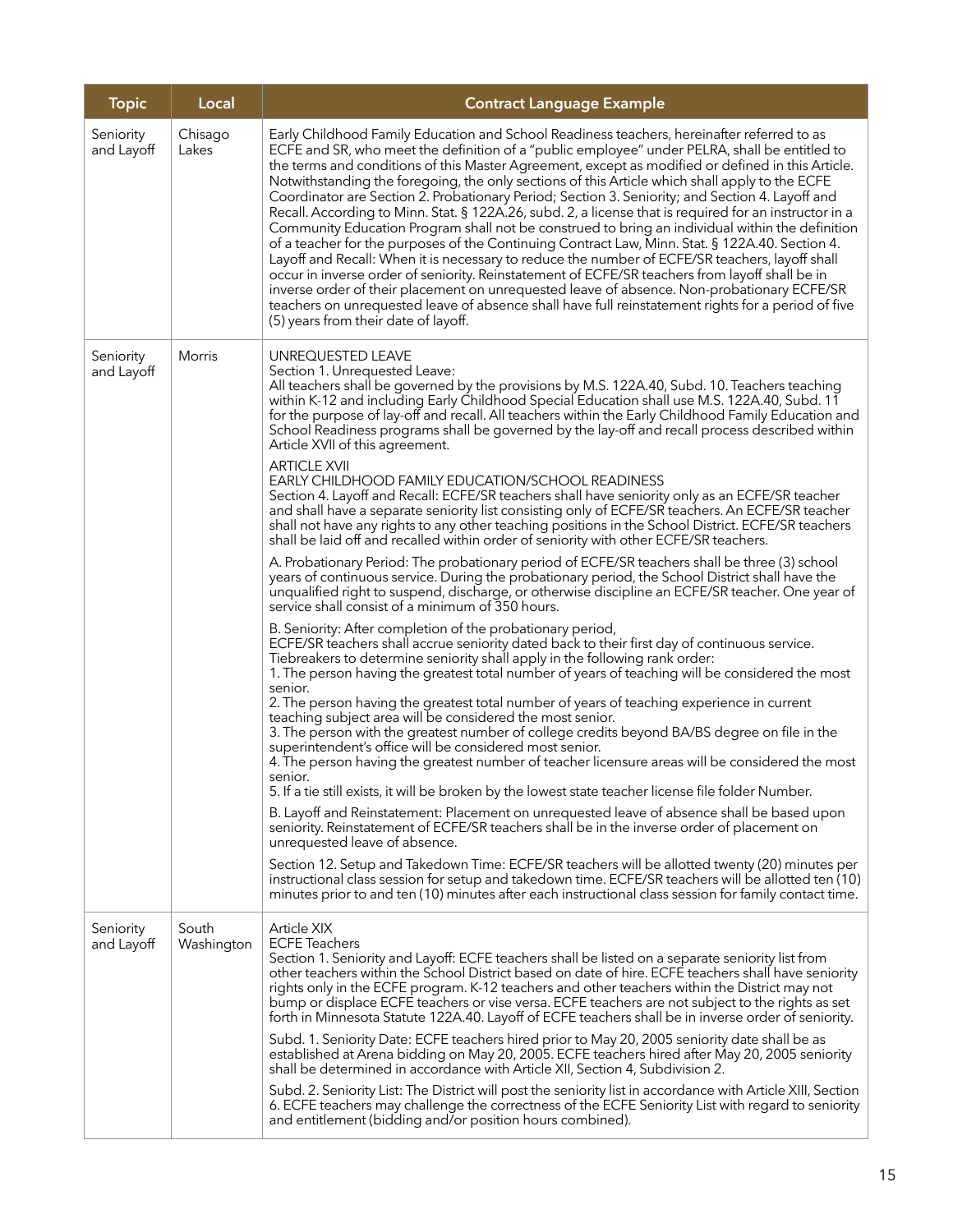| <b>Topic</b>            | Local                    | <b>Contract Language Example</b>                                                                                                                                                                                                                                                                                                                                                                                                                                    |
|-------------------------|--------------------------|---------------------------------------------------------------------------------------------------------------------------------------------------------------------------------------------------------------------------------------------------------------------------------------------------------------------------------------------------------------------------------------------------------------------------------------------------------------------|
| Seniority<br>and Layoff | Glencoe-<br>Sliver Lakes | ARTICLE VIII ECFE TEACHERS AND LEARNING READINESS (LR) TEACHERS<br>Section 3. Layoff and Recall: ECFE/LR teachers shall have seniority only as an ECFE/LR teacher<br>and shall have a separate seniority list consisting only of ECFE/LR teachers. An ECFE/LR teacher<br>shall not have any rights to any other teaching position in the School District. ECFE/LR teachers<br>shall be laid off and recalled within order of seniority with other ECFE/LR teachers. |
| Seniority<br>and Layoff | Lakeville                | The parties agree that licensed positions in the ECFE program shall be employed under the<br>terms and conditions of the Master Agreement except as noted herein:                                                                                                                                                                                                                                                                                                   |
|                         |                          | 1. Any teachers hired shall accumulate no seniority on the regular teacher seniority list and that<br>accrual of seniority within the ECFE program shall follow normal seniority provisions.                                                                                                                                                                                                                                                                        |
|                         |                          | 2. The District may lay off any teacher within the program with thirty (30) calendar days notice.<br>The current teacher/coordinator shall be an exception and be subject to Minnesota Statute,<br>Section 122A.40 and the provisions of the teacher contract.                                                                                                                                                                                                      |
|                         |                          | 3. The exclusive representative acknowledges that it has agreed to the thirty (30) day lay-off notice<br>provision for ECFE teachers pursuant to its rights under Minnesota Statute, Section 122A.40,<br>Subd. 10 and as specific exception to the rights under its contract with the School District.                                                                                                                                                              |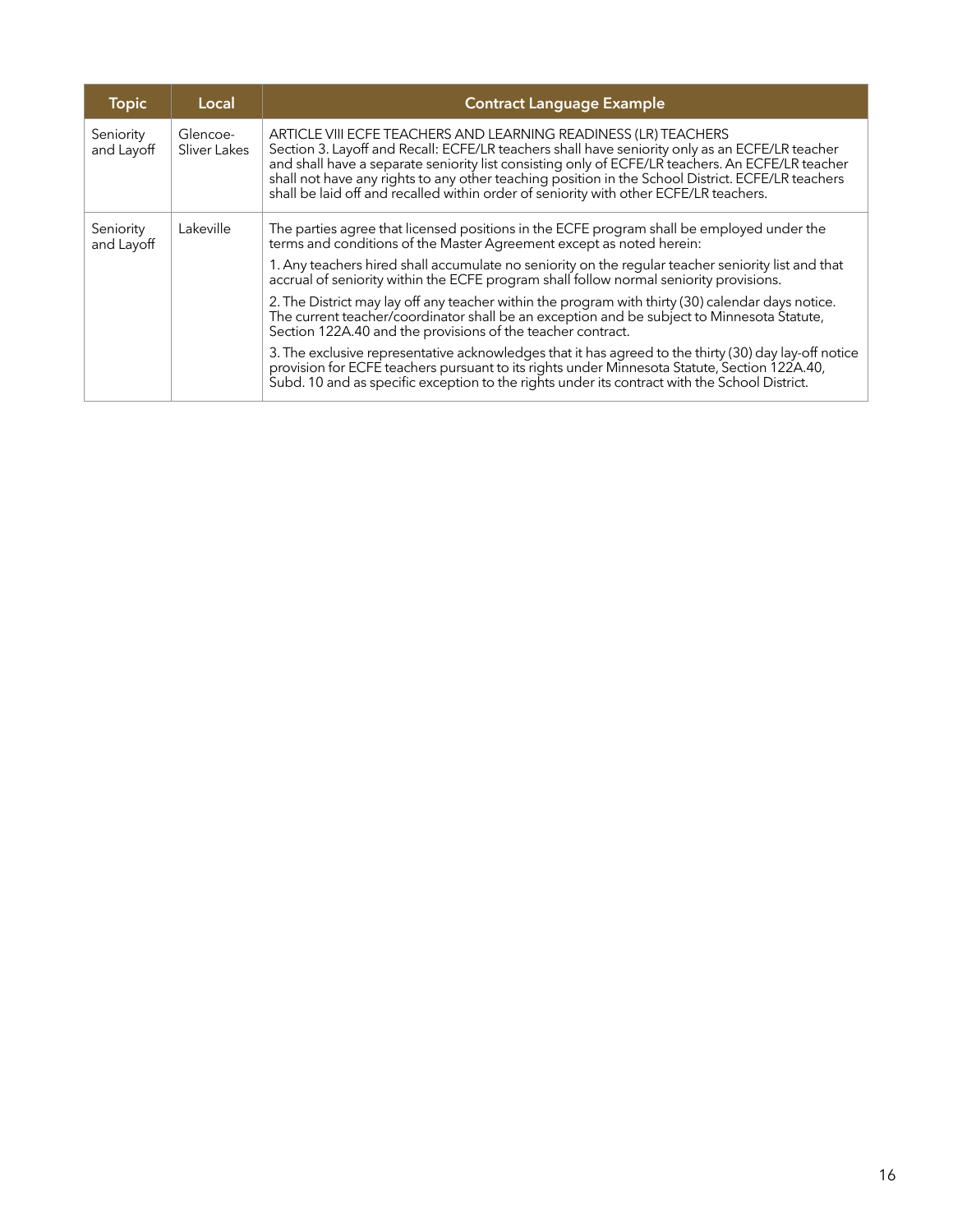While early childhood and adult education teachers tend to be less represented in local teacher contracts, NEA's analysis of our database of contracts suggests a solid and growing base on which to build. Below is a grid highlighting key topics and contract provisions that four affiliates from throughout the nation have negotiated in representing early childhood and adult educators.

This grid is not intended to be all-inclusive; rather it is designed to be a resource of provisions and negotiated language for early childhood and adult educators. To access the language of interest, just identify the topics/provisions on the grid and then link to that contract for complete language.

These contracts are current as of publication date and available at following links; however, if you encounter any problem accessing the full contracts please contact the NEA Collective Bargaining and Member Advocacy (CBMA) Department at [collectivebargaining@nea.org](mailto:collectivebargaining@nea.org).

#### Twin Rivers:

[http://www.twinriversusd.org/depts/files/561/TRUE\\_](http://www.twinriversusd.org/depts/files/561/TRUE_CONRACT_FINAL_15-16_revised.pd) [CONRACT\\_FINAL\\_15-16\\_revised.pd](http://www.twinriversusd.org/depts/files/561/TRUE_CONRACT_FINAL_15-16_revised.pd)f

#### Simi Valley:

[http://simica.schoolloop.com/file/1317566404999/13](http://simica.schoolloop.com/file/1317566404999/1317567749268/5921704876 165101901.pdf) [17567749268/5921704876 165101901.pdf](http://simica.schoolloop.com/file/1317566404999/1317567749268/5921704876 165101901.pdf)

#### Mankato:

[https://drive.google.com/file/d/0B-](https://drive.google.com/file/d/0B-6n38ZmUFz0eGVwajZDN3hVNHc/view )[6n38ZmUFz0eGVwajZDN3hVNHc/view](https://drive.google.com/file/d/0B-6n38ZmUFz0eGVwajZDN3hVNHc/view ) 

#### West Springfield:

[https://drive.google.com/file/d/0B-](https://drive.google.com/file/d/0B-6n38ZmUFz0eGVwajZDN3hVNHc/view )[6n38ZmUFz0eGVwajZDN3hVNHc/view](https://drive.google.com/file/d/0B-6n38ZmUFz0eGVwajZDN3hVNHc/view ) 

| <b>State/Affiliate</b>                                   | Early Childhood (EC) Highlights/<br><b>Contract Provisions</b>                                                                                                                                                                                                                                                                                                                                                                     | Adult Educator (AE) Highlights/<br><b>Contract Provisions</b>                                                                                                                                                                                 |
|----------------------------------------------------------|------------------------------------------------------------------------------------------------------------------------------------------------------------------------------------------------------------------------------------------------------------------------------------------------------------------------------------------------------------------------------------------------------------------------------------|-----------------------------------------------------------------------------------------------------------------------------------------------------------------------------------------------------------------------------------------------|
| <b>CA/Twin Rivers</b><br>Unified (Articles<br>21 and 21) | • Mentoring<br>• Duty free lunch periods<br>• Pay for home visits<br>• Preparation/planning time<br>• Class size limits<br>• Transfer to regular salary schedule that factors in<br>pre-school experience<br>• Longevity pay<br>• Stipends for additional permits<br>• Key provisions of the contracts apply (leave, pro-<br>rated benefits, discipline)<br>Note: Many of these provisions are contingent on<br>Head Start funding | • Hours/work time/preparation time<br>• Rate of pay when serving as regular substitutes<br>• Layoff due to lack of enrollment<br>• Longevity pay<br>• Masters' degree stipend<br>• Class size limits<br>• Experience can be factored into pay |
| CA/Simi Valley<br>Unified (Article VI)                   |                                                                                                                                                                                                                                                                                                                                                                                                                                    | • Role for Coordinating teacher (career<br>advancement) provision, including stipend                                                                                                                                                          |
| MN/Mankato -<br>Articles XXIV, XXV                       | • Outlines a list of required elements that should<br>be included in childhood and adult education<br>classrooms, if possible.<br>• Prorated sick, emergency and personal leaves<br>• Seniority factored into assignments and layoffs<br>• Preparation time<br>• Paid time provided to prepare/set up and take<br>down room.<br>• Professional development time                                                                    | • Outlines a list of required elements that should<br>be included in childhood and adult education<br>classrooms, if possible.<br>• Prorated sick, emergency and personal leaves<br>• Seniority factored into assignments and layoffs         |
| MA/West<br>Springfield<br>(Articles 11, 12)              | • Class size limits<br>• Preparation time<br>• Stipends for extra-curricular activities                                                                                                                                                                                                                                                                                                                                            |                                                                                                                                                                                                                                               |

Additional early childhood and adult educator related contracts are available through NEA Collective Bargaining and Member Advocacy, which maintains a comprehensive national database of contracts submitted by affiliates. To date, NEA CBMA has more than 160 contracts in its database that contain specific provisions related to early childhood and adult education. To request additional contract resources, please contact NEA CBMA at [collectivebargaining@nea.org](mailto:collectivebargaining@nea.org).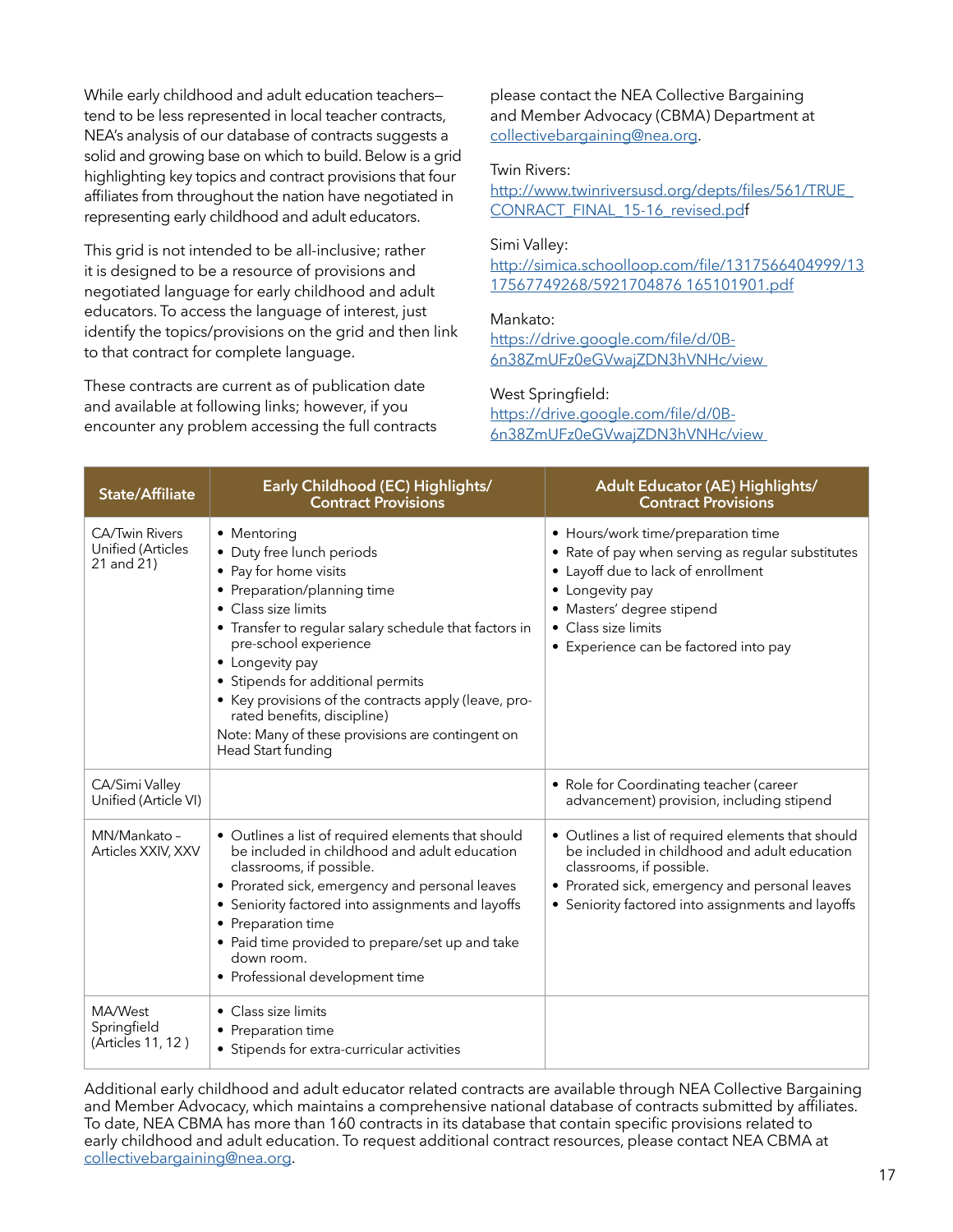# **Recommendations**

Every state is different in organizing and addressing the very real needs of early childhood and adult educators. Leaders, members, and staff are employing a wide range of strategies. Here are a few strategies frequently identified by affiliates as productive and successful as they work to improve conditions of specialized teacher groups such as early childhood and adult education.

- Establish a committee or task force to examine and collect affiliate specific data and information for early childhood and adult educators. Simply identifying the conditions, needs, opportunities and gaps, funding sources, members and potential members, laws and regulations, etc., is foundational to planning and moving forward.
- Plan and develop organizing and advocacy strategies. Determine opportunities and options. How can your affiliate best address early childhood and adult educator needs in your state?
- Conduct a listening tour in your state or local affiliate to gather information from early childhood and adult education teachers. This is not only an important method to hear first-hand, but also to demonstrate in a positive manner the real commitment your affiliate has for these members and/or potential members.
- Educate other groups of members about the specific concerns and needs of early childhood and adult educators, as well as advocacy actions being utilized by your affiliate.
- Work closely with early childhood and adult education parents and affinity groups to voice

concerns and to help educate the public about the importance and needs of these programs for students and those who teach in these programs.

- Advocate policies and regulations for positive change. Lobby governors, state legislators, and school boards. Speak up and speak out for laws, policies, financial resources, and more to ensure parity and equity for all.
- Diversify negotiating teams and bargain collectively for early childhood and adult education professionals. Including early childhood education and adult education teachers on negotiating teams will increase the likelihood that the unique working conditions of these educators will be addressed in contract negotiations and through other advocacy methods.
- Include representation of early childhood and adult education members on various standing committees, work groups, and task forces. The needs of these professionals can and should be reflected in Association committee structures.
- Most importantly, organize, organize, organize! NEA's fervent belief in the tried and true power and strength of organizing certainly holds for new and ongoing work in the organizing and advocacy of early childhood and adult education professionals. NEA's Center for Organizing has developed a comprehensive toolkit titled *Fundamentals of Organizing,* which is an important resource for affiliates in their organizing efforts with early childhood and adult educators.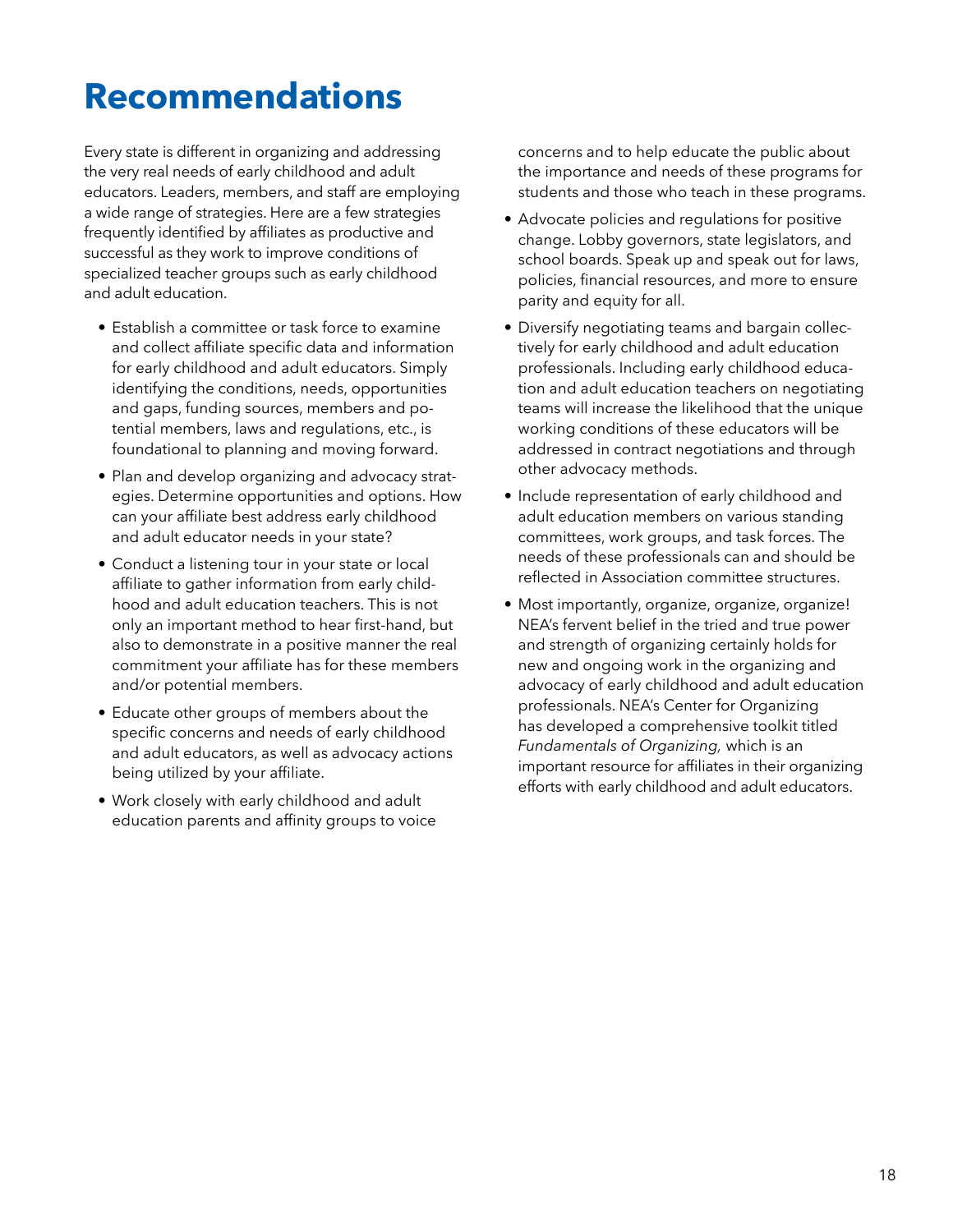# **Sample Materials**

# **for Organizing and Advocating for Early Childhood and Adult Education Teachers**

While affiliates throughout the country are engaged at various levels in advocating for early childhood and adult educators, one can look to Education Minnesota where they've established a comprehensive advocacy program for both early childhood and adult education.

Education Minnesota established a task force to deal with the issues and needs of these member groups, and advocates in every forum, from organizing members, speaking up for improved legislation, lobbying legislators, negotiating improved terms and conditions of employment, and more.

As part of the Education Minnesota strategy, extensive effort goes into informing members and the public about the importance of work being done by early childhood and adult education teachers, known by the legal titles in their state as Early Childhood Family Education and Adult Basic Education, or ECFE/ABE. Workshops and presentations are held, training sessions take place, and leaders, members, and staff alike participate.

Bargaining Parity for All Teachers is the title of a session held at Education Minnesota's Collective Bargaining Conference, and many of their materials and results are included throughout this manual.

They communicate internally and externally to spread the word, as they broaden the knowledge, support, and understanding of ECFE and ABE to the wellbeing of students, communities, and the state.

Among a wide variety of strategic communications and collateral materials they've developed is the Education Minnesota ECFE/ABE logo that visually represents and includes ECFE and ABE as part of the learning continuum.

Following are some of the ECFE/ABE materials developed by Education Minnesota members and staff that are provided to help share the story of important work being done to improve the working and learning conditions of early and adult educators in their state. These materials are shared by Education Minnesota in the hopes of being put to good use in other states.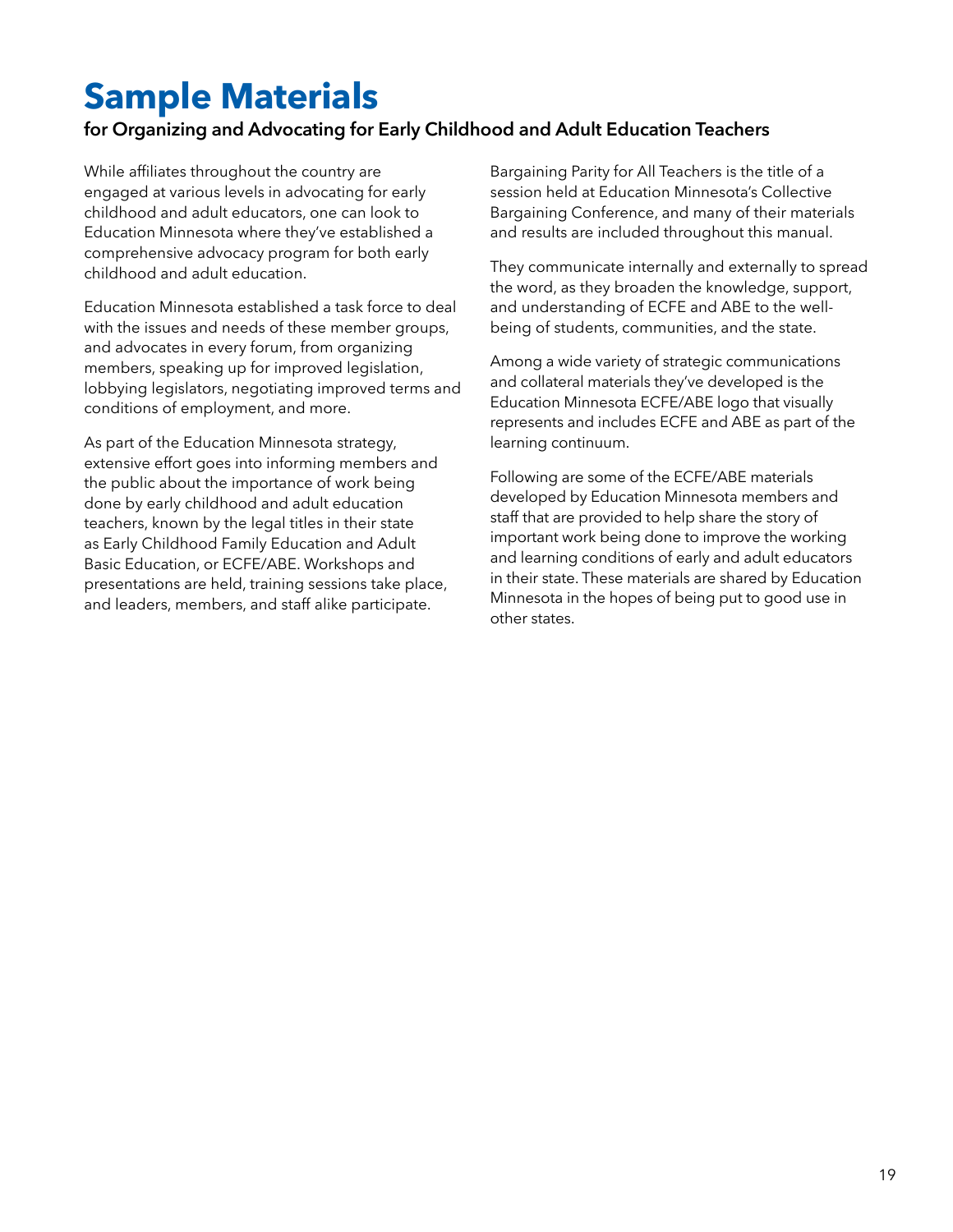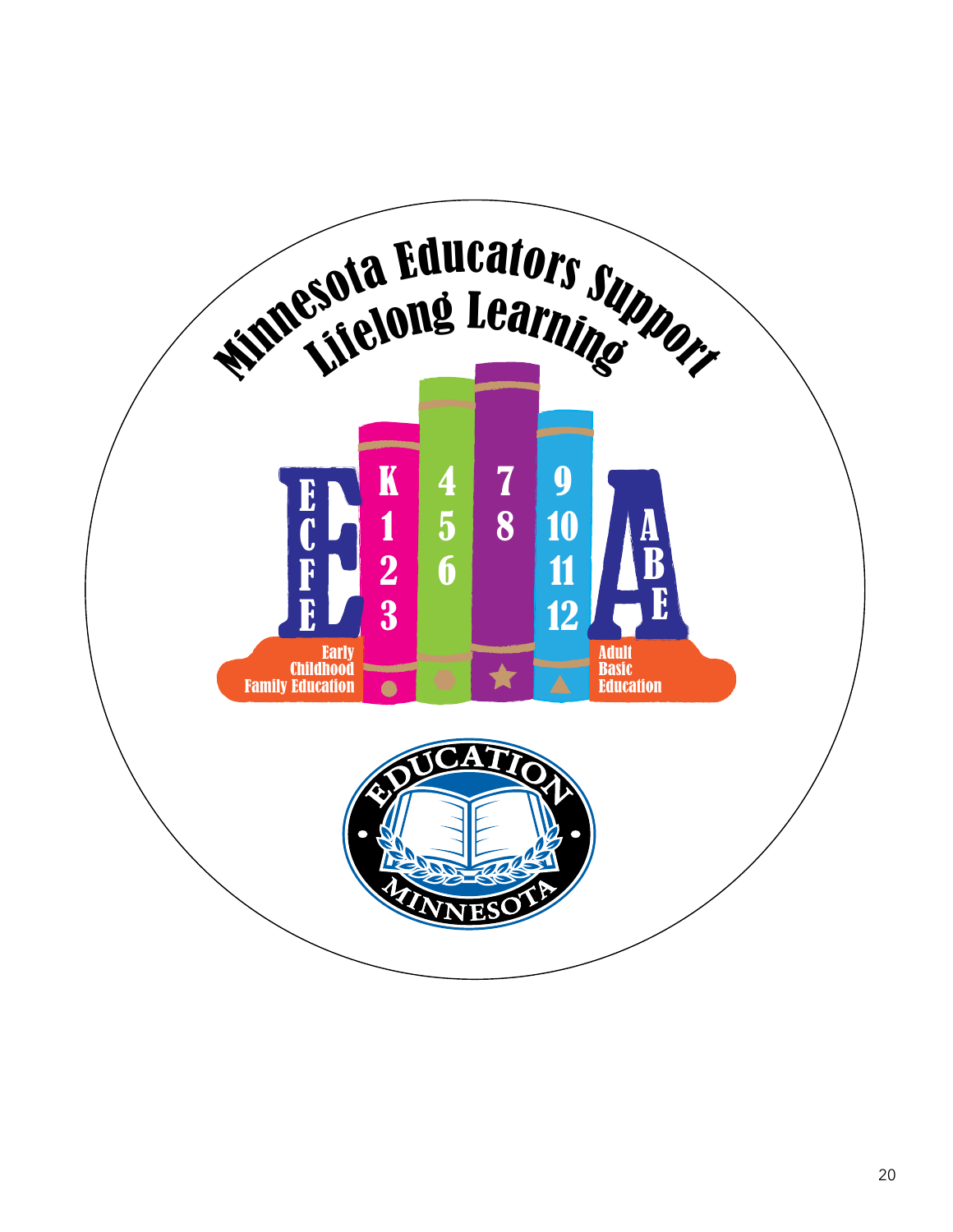# *What Got the Early Childhood and Adult Education Work Started in Minnesota*

In 2014, Education Minnesota delegates established a task force. Here is the initial motion and part of the first report issued a year later to the 2015 Education Minnesota Representative Assembly. 



The union of 70,000 educators

**Education Minnesota Early <b>Report to the 2015 Childhood Family Education Education Minnesota and Adult Basic Education Representative Convention Task Force**

Delegates to the 2014 Education Minnesota Representative Convention approved Action Item G, as follows:

*Be it resolved that Education Minnesota, over the course of the 2014-2015 school year, will establish a task force to analyze and study ways to make the working conditions, compensation, and access to resources of Early Childhood Family Education (ECFE) and Adult Basic Education (ABE) teachers more equitable in relation to the their K-12 and Special Education colleagues.*

*The task force will make recommendations for a plan to reduce these inequities that could include legislative action, negotiations strategy, organizing actions, and more.*

#### *Rationale:*

*Our Early Childhood Family Education (ECFE) and Adult Basic Education (ABE) teachers are fully licensed professionals who deliver some of the most significant and lasting achievement gains for our students.*

*Yet in many districts, ECFE and ABE teachers do not have access to the same level of compensation, benefits, opportunities or protections that their colleagues who teach in K-12 or Special Education settings enjoy.*

*These inequities arise out of statutes that do not allow them to earn continuing contract status, funding for their programs that is separated from K-12 and special education funding streams,*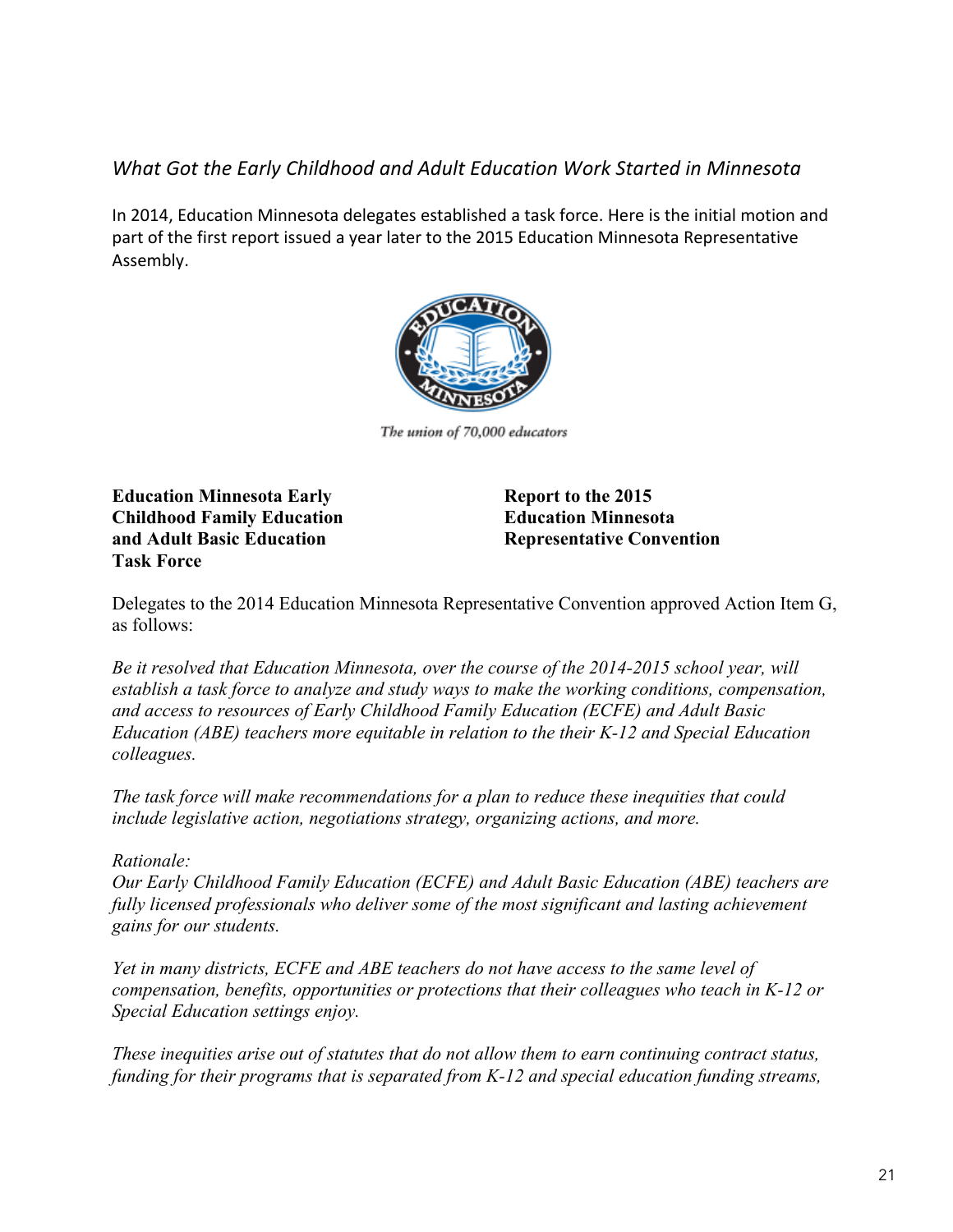*negotiations challenges in districts that are unwilling to provide adequate resources for their programs, and lack of awareness of the nature of their work among their colleagues.*

*As an organization, it is time for us to develop a strategy to ensure our colleagues get the resources, support, and recognition they deserve.*

#### Task Force Analysis and Study

The task force met six times during the 2014-15 year. The task force began by studying the various areas/types of inequities facing ECFE/ABE educators. The study included input from members and other stakeholders via a virtual meeting on early childhood issues co-hosted with the Minnesota Rural Educators Association, and a constituent member survey.

The data gathered by these efforts confirmed the action item's statements regarding the many inequities facing ECFE/ABE educators. The data further confirmed that reducing these inequities will require a focused effort in the areas mentioned in the action item, namely: legislation, negotiations, and organizing. In addition, the task force members overwhelmingly agreed that the first step must be increasing member and public awareness and education about the inequities facing ECFE/ABE educators and programs.

Adult Basic Education teachers help adults become ready for college or vocational/technical schools; they help adults achieve GED certification and increase literacy skills. Citizenship, basic skills, English Learners (EL), math…all these life and career pathways are essential to assisting adults in their journey through life. ABE teachers work in challenging physical work environments. They work split shifts, evenings, and weekends. They are often part-time.

Early Childhood Family Education teachers help students become ready for school; they help parents become ready to parent. They support mothers and fathers, parents and guardians, caregivers and ancillary persons in their quest to raise healthy, engaged children. They are licensed teachers who are often treated as second class citizens.

### Member/Public Awareness and Education - Organizing

To demonstrate the validity of their findings, the task force members undertook specific awareness and education activities, such as:

- $\bullet$  Hosting 40<sup>th</sup> Birthday ECFE informational booths at Education Minnesota's professional conference in October and Collective Bargaining and Organizing Conference (CBOC) in January, as well as scheduling a similar booth for the Representative Convention in April.
- Promoting its activities in the Educator and the Local Presidents Insider.
- Revising/updating an FAQ on ECFE/ABE issues.
- Presenting an informational/bargaining session at the January CBOC conference.
- Scheduling a similar session at the April conference of the Minnesota Association for Family and Early Education (MNAFEE).
- Committing to work on a strategic plan that will include educating members and staff on all things ECFE.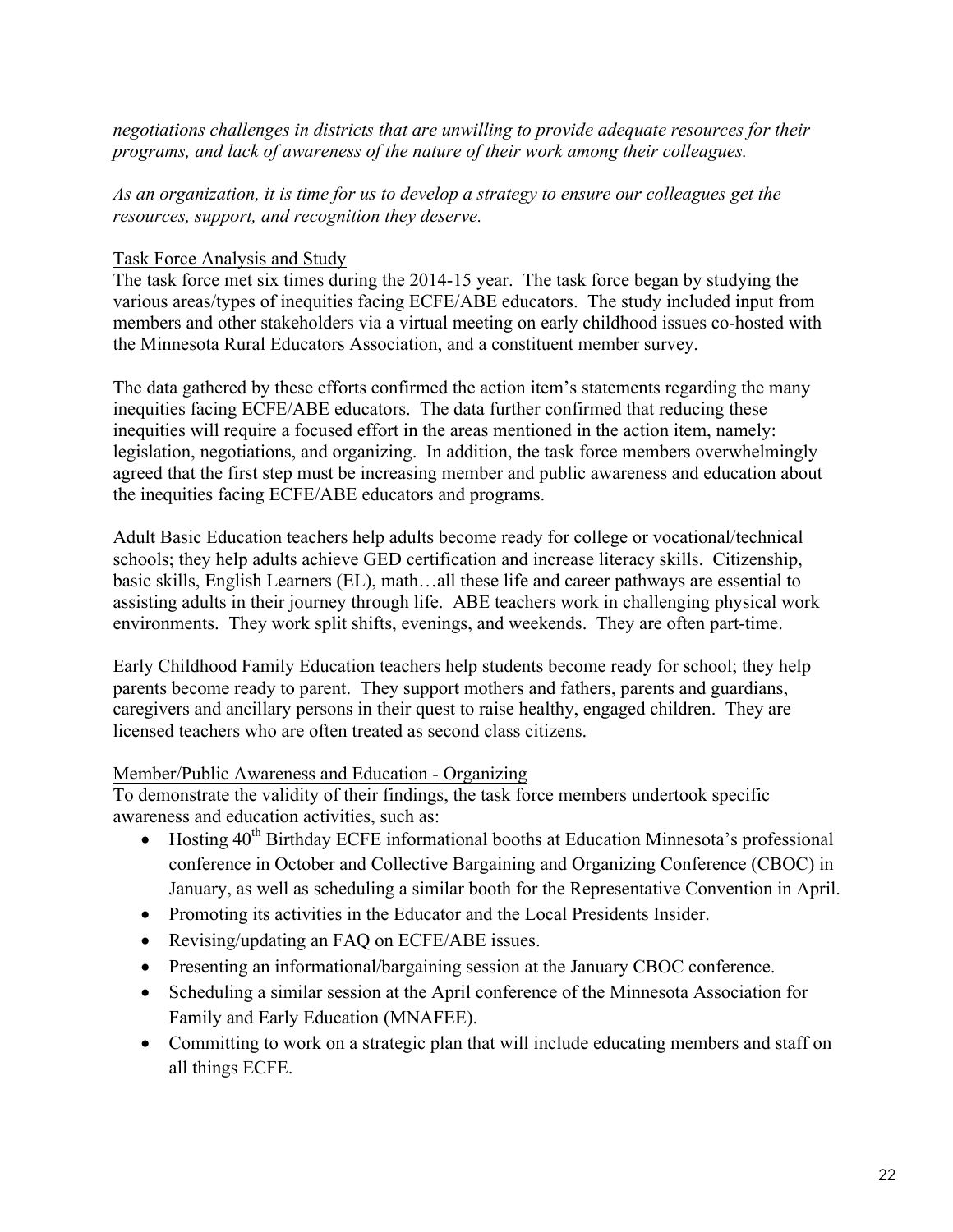### Legislative Action

Education Minnesota staff supported the identified need for statutory changes by drafting a bill that would 1) grant ECFE/ABE teachers the protections of Minnesota's continuing contract and tenure statutes; 2) clarify that all pre-K and school readiness programs must be staffed by licensed early childhood teachers; and 3) add licensed pre-K and school readiness teachers to the definition of teachers in Minnesota's Public Employment Labor Relations Act (PELRA) and staff development statutes. Task force members:

- Will testify at hearings on the bill.
- Are hosting Education Minnesota's first ECFE/ABE lobby day.
- Are working with staff research on how early childhood programs are funded and possible changes/improvements to program funding.

### Negotiations Strategy

The task force drafted bargaining priorities for consideration by the Council of Local Presidents and Governing Board. The CLP recommended their approval and the Governing Board adopted them. The task force also presented the priorities at an Intermediate Organization Leaders meeting. Those priorities are:

### **Advance learning opportunities for all children and students from birth through adulthood by addressing disparities in the working conditions of early childhood and family educators and adult basic educators and other E-12 teachers**

*Rationale: Early learning is a critical part of child development and a key determinant of future academic success. Continuing education for adults is necessary to create opportunity for learners outside the traditional school system.*  The critical work of educators working in Early Childhood Family Education (ECFE) and Adult Basic Education (ABE) programs, however, is often underfunded. Working conditions for these educators differ from other E-12 colleagues despite the reality that these educators are required to be licensed and qualified in the same manner.

Collective bargaining can level the playing field for educators working in these vital areas by addressing inequities in compensation, benefit eligibility, paid time off, staff development, access to resources and other areas.

- $\square$  Negotiate language ensuring that ABE and ECFE teachers are paid on the same salary schedule as other licensed teachers in the district rather than on a separate schedule. Compensation may be prorated by FTE, as it is with other educators, but FTE should include the full range of duties including prep time, set-up and take-down time, and other duties that are required by the district, such as PLCs, committees, etc.
- $\Box$  Negotiate language ensuring that advancement on the salary schedule for ABE and ECFE teachers is consistent with requirements for other educators.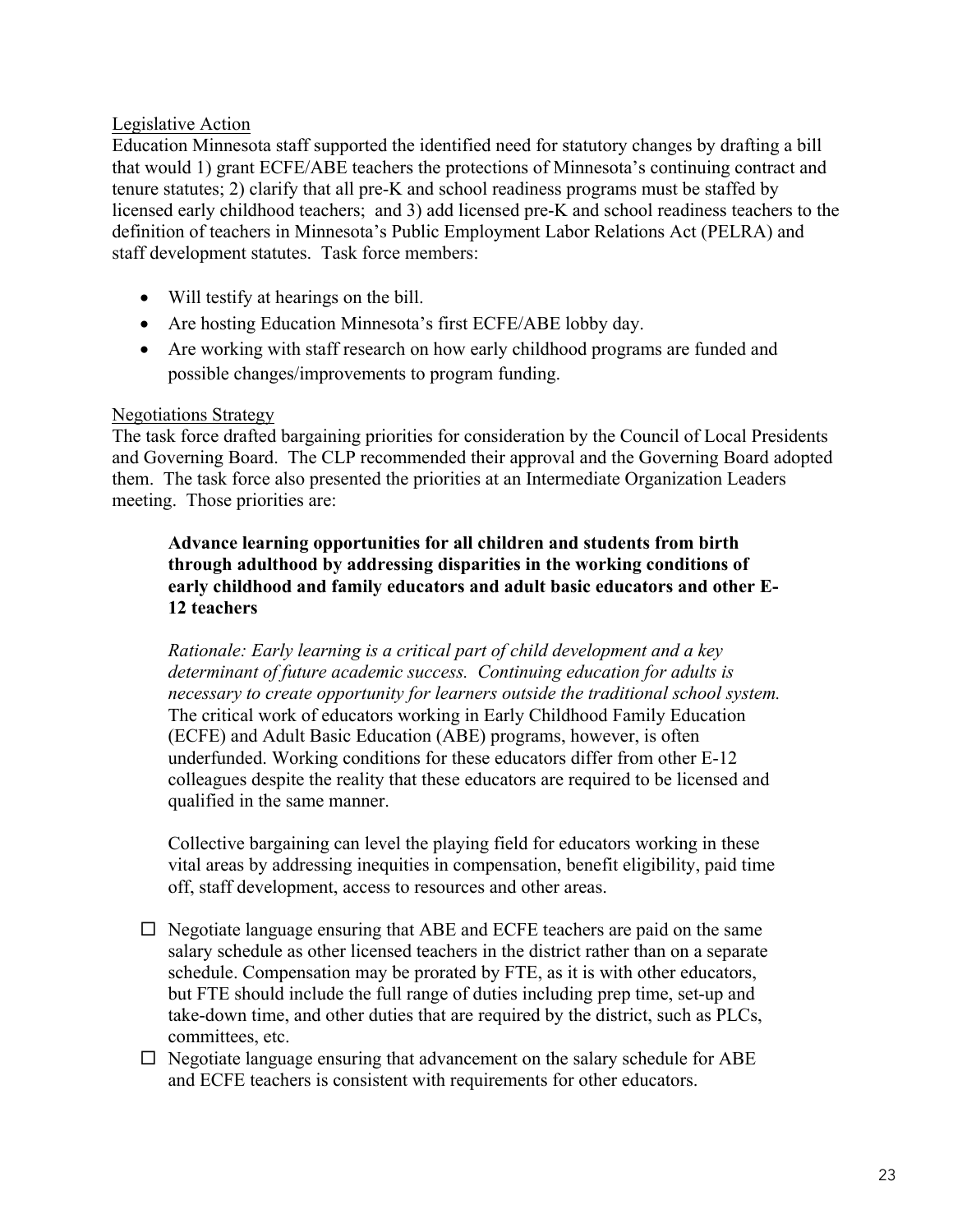- $\Box$  Negotiate language increasing eligibility and affordability of health insurance for ABE and ECFE teachers. This may involve focusing on increasing the contribution levels for those working at less than a 1.0 FTE.
- $\Box$  Negotiate clear timelines for districts to commit to annual hours of assignment, duty days and annual benefit eligibility. Locals should negotiate conditions that will mitigate the impact of class cancellation on assignment and benefit eligibility.
- $\Box$  Negotiate the explicit duties or assignments that are to be included in a teacher's FTE. These duties may include but are not limited to: preparation time; set-up and take-down time; staff and curriculum development; staff and team meetings; PLCs and other staff development activities; home visiting; Classroom on Wheels; parent and family outreach; liaison work with outside agencies or other district departments; speaking engagements; marketing and catalogue development; screening and screening coordination; state reporting; special assignments and special events. These duties are in addition to parent/student contact time, school readiness conferences, IEP meetings and follow-up time.
- $\square$  Negotiate language providing that ABE and ECFE teachers are eligible for paid time off consistent with other educators when it comes to vacation, sick leave, personal leave, bereavement leave and other paid leave provisions.
- $\Box$  Negotiate contract provisions that guarantee that ABE and ECFE teachers will have access to relevant, district-provided staff development specific to their field. Locals should also negotiate inclusion of ECFE and ABE teachers on district staff development committees.
- $\square$  Negotiate language include other birth-to-pre-Kindergarten teaching positions in the teacher bargaining unit.

# Unfinished Business

The task force has not yet focused on ABE issues due to the lack of ABE representatives for much of the year. Three ABE representatives joined the task force at the end of February 2015. If the task force continues into a second year, it will begin work on ABE issues as well as continue its efforts on behalf of ECFE teachers and programs.

Our ECFE and ABE teachers are critical in creating a class of students who are ready for lifelong learning and ready to be contributing, producing members of society. Because of this, it is essential that the work of the ECFE/ABE task force continue for another year.

Should the task force continue, it will:

- Sponsor a day at Education Minnesota's State Fair booth
- Submit a proposal for an informational session at the Fall Professional Conference
- Host a booth in the Fall Professional Conference exhibit hall
- Put its efforts regarding ABE issues "front and center", while continuing its efforts to educate and mobilize members on ECFE issues
- Promote ECFE/ABE bargaining priorities
- Continue support for legislative parity for ECFE/ABE educators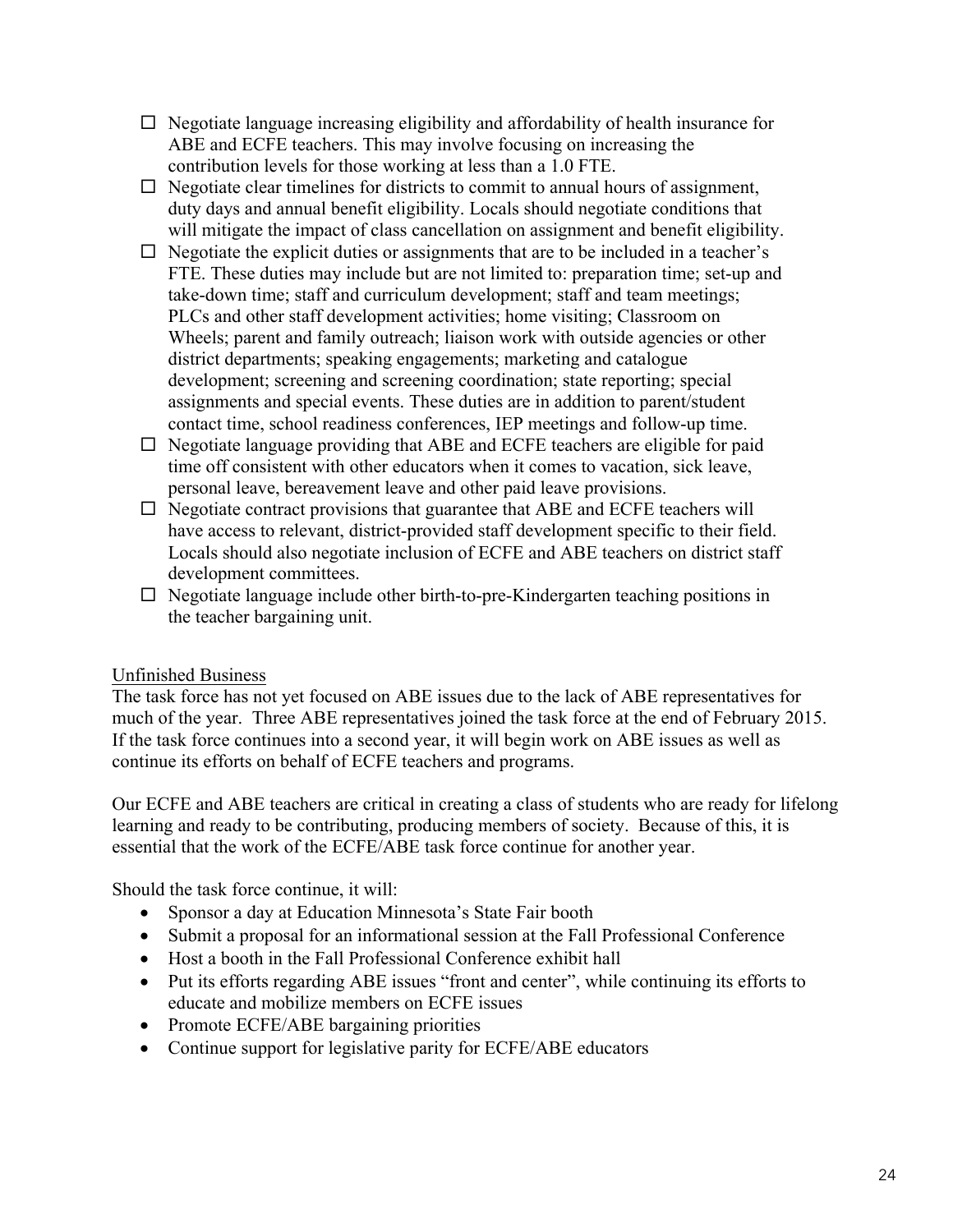Conclusions and Recommendations

We are all members of Education MN: K-12 teachers, ECFE and School Readiness teachers, ABE teachers, and school support personnel. We ALL do better when we ALL do better. Until true parity and equity in these sectors has been reached, our work is not done.

The work of the ECFE/ABE task force is critical to the value and worth of education in Minnesota schools. Equity is the goal. Legislation is pending. Bargaining is ongoing. Member/public awareness is still limited.

The task force recommends continuing the work it has begun in each of these areas. To that end, task force members have submitted an action item regarding this work to the 2015 Representative Convention delegates. The action item recommends continuing the task force for another year.

The task force recommends the following for a plan to reduce the inequities facing ECFE and ABE teachers and programs:

- 1. Adopt the action item that would continue the task force for a second year
- 2. Incorporate ABE issues into the task force work to the same extent and depth that the task force worked on ECFE issues in its first year
- 3. Continue to develop and pursue member/public awareness and education as well as bargaining strategies and legislative actions identified and launched by the task force so far.

2014 Task Force Members: Officer and Staff Support: Kimberly Antonsen, Waubun Jan Lichy, lead staff Vicki Czerwinski (chair), Anoka Jodee Buhr, Legislative Kim Larsen, Sartell Andrea Cecconi, Negotiations Barb Saunders, Spring Lake Park Christina Clark, Manager Katy Smith, Winona Meg Luger-Nikolai, Legal

Gwen Anderson, Rocori Rodney Rowe, Officer Liaison to Task Force Paul Winkelaar, Legislative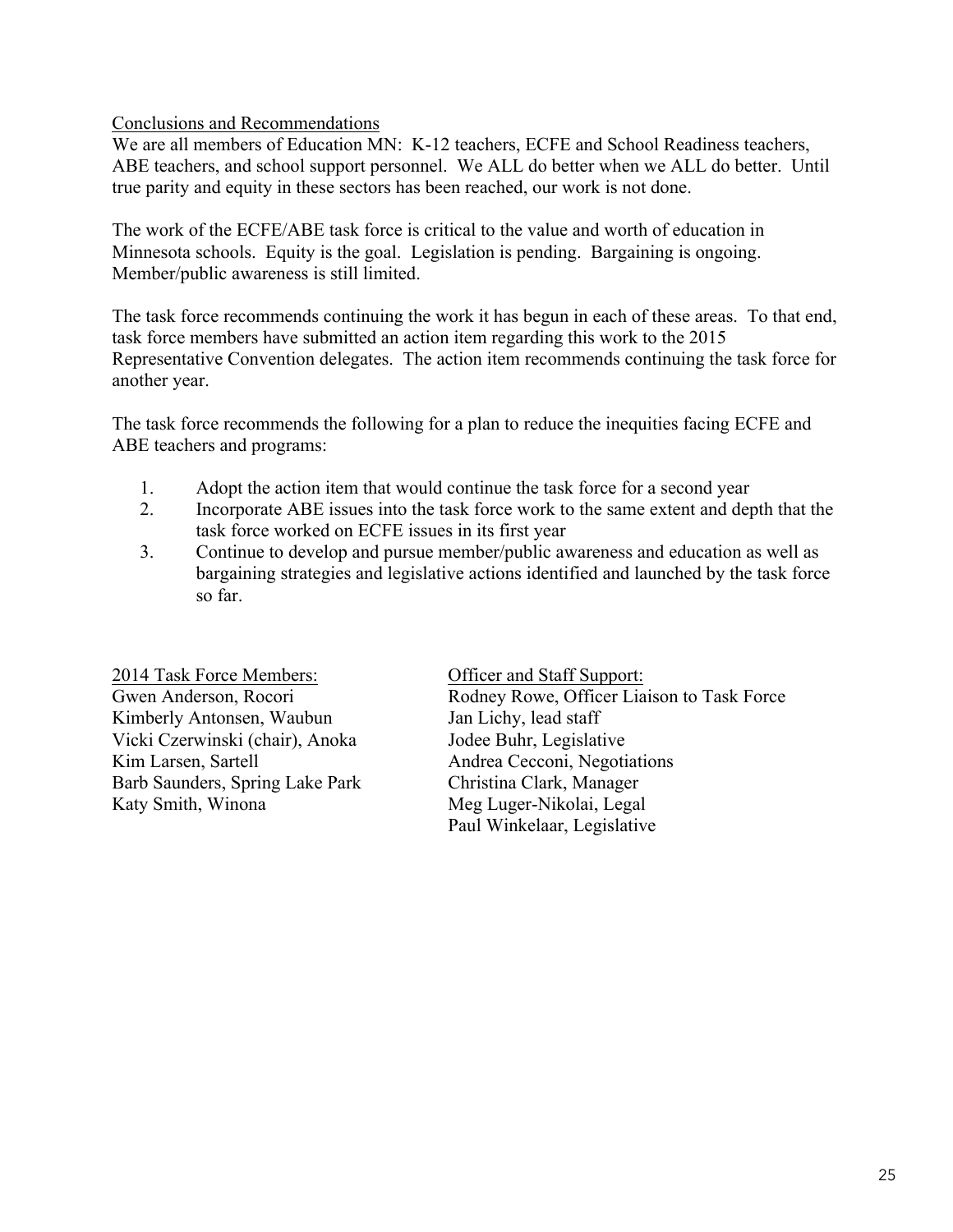

# Education Minnesota is committed to supporting the teachers of....

The union of 70,000 educators

### Early Childhood Family Education Adult Basic Education

ECFE is an interactive, educational program for ALL families in Minnesota with children between the ages of birth and kindergarten. It recognizes that parents are their child's first and most important teachers. ECFE is offered throughout Minnesota and offers parents hands-on learning tools and experiences that help build strong families. Parent Education is now supported through third grade. Since adults and children both participate in ECFE, it is considered a two-generation program. Research confirms that children whose parents are involved in their education and learning are more successful in school.

#### *All of society benefits from strong families and healthy, capable children. Strong families are the foundation of a strong society now and far into the future.*

*DID YOU KNOW?* Research has shown that....

- For every \$1 spent on Early Childhood programs an average of \$7 is saved on social services, prisons and special education costs.
- The prenatal period to age five is a critical time for brain growth. The brain grows to 80% of adult size by age 3 and to 90% by age 5.
- Parental influence is critical for positively shaping their child's social-emotional development and selfregulation skills. These abilities are the foundation for school readiness and success in their school years and beyond.
- Children need to understand 10,000-12,000 words in order to be ready to read successfully. To reach this goal, children need one or more hours of highquality human interactions (talk, read, sing, play) each day from birth to age 5.
- Kids today spend an average of 44.5 hours/week in front of electronic screens. The mere exposure to language such as listening to television/screens provides little benefit compared to direct multisensory interactions. The American Academy of Pediatrics recommends that children under the age of two should not be exposed to screen time.

*For more information about ECFE, please contact your local school district or visit www.ECFE.info.*



The mission of ABE in Minnesota is to provide adults with educational opportunities to acquire and improve their literacy skills necessary to become self-sufficient and to participate effectively as productive workers, family members, and citizens.

The MN Department of Education funds 44 ABE consortia that serve the entire state geographically. Progamming is delivered at hundreds of local ABE sites at public schools, workforce centers, community/technical colleges, jails/ prisons, libraries, learning centers, tribal centers and non-profit organizations.

*Eligibility: Must be age 17 and over, not enrolled in secondary school, and seeking a secondary credential or functioning below the 12th grade level in any of the basic academic areas including reading, math, writing and speaking English.*

*DID YOU KNOW?* Minnesota ABE facts include.... Statewide, there were almost 70,000 enrollees in ABE for Program Year 2014.

- According to the American Community Survey of the U.S. Census, 10% of Minnesotans over the age of 18 lack high school equivalency.
- 14% of all diplomas issued in Minnesota during 2013 were either a GED or an Adult High School diploma.
- Adult Basic Education addresses a variety of learner goals and is highly cost effective. The average annual cost per enrollee for ABE is \$763.
- Of Minnesota's 3.3 million working age adults, 60% have not completed college and are ABE potential clients.
- Public schools report that the numbers of parents are growing, not declining, whose lack of basic skills are barriers to the success of their children.

*For more information about ABE, please visit www.mnabe.org or call 651-645-2277.*

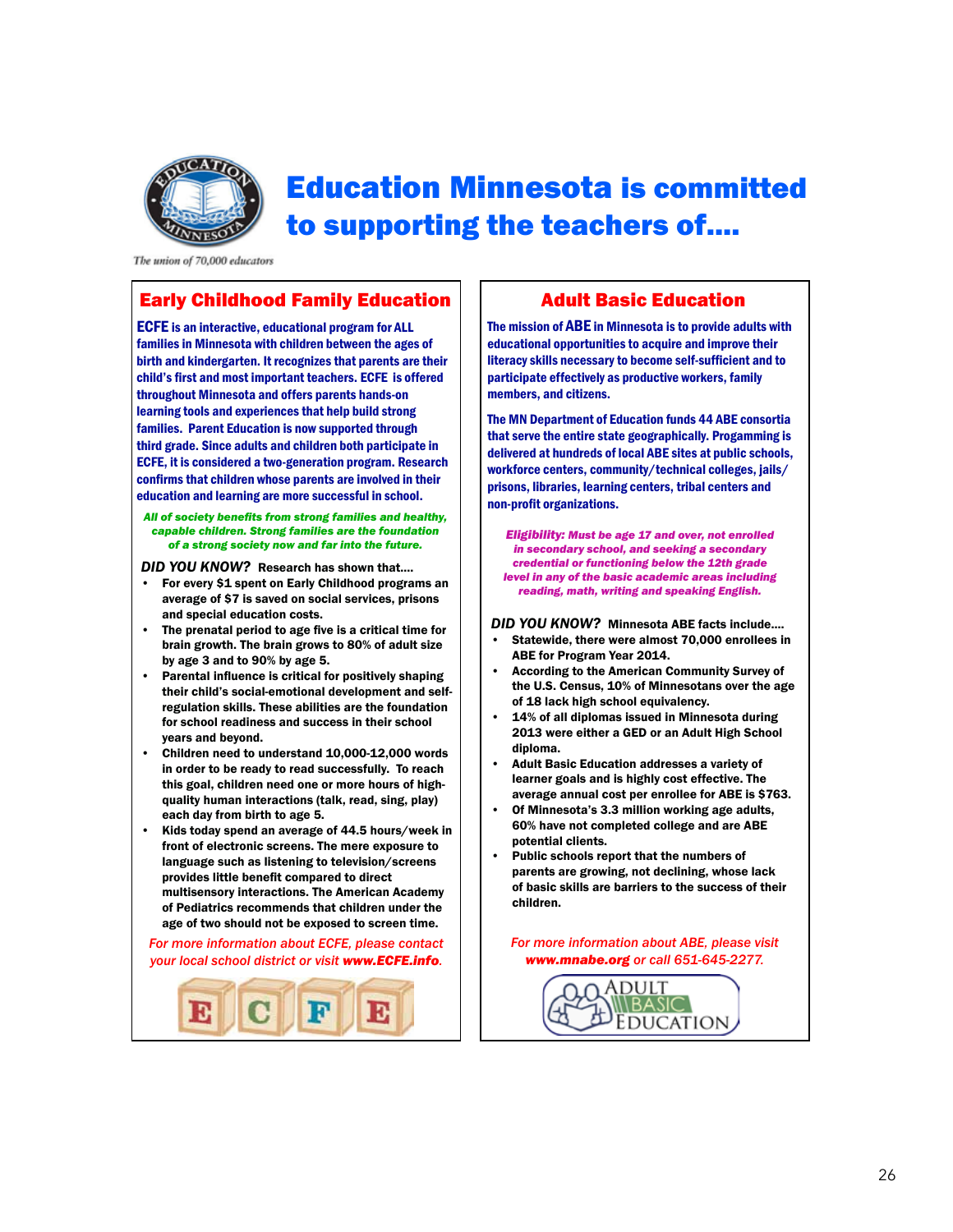#### **Early Childhood Family Educators/Adult Basic Educators - FAQs**

#### **Q: Are ECFE and ABE teachers part of the teachers' bargaining unit?**

Yes, if they are: 1) hired by a school district and 2) in a position that requires a license issued by the Board of Teaching or the Minnesota Department of Education.

#### **Q: How are they affected by the teachers' Master Agreement?**

ECFE and ABE positions, and in some cases School Readiness, are covered by the provisions of the Master Agreement like any other teaching position in the district. Absent of any special provision, all the terms of the Master Agreement apply to them. The only exception to this is that ECFE and ABE positions that are funded by community education are not subject to the lay-off or "unrequested leave of absence" provisions of the contract. ECFE and ABE teachers are entitled to participate in all staff development activities within the district.

#### **Q: What special bargaining issues do they have?**

- A. Layoff and seniority: Seniority and lay-off provisions for ECFE and ABE teachers must be bargained into the Master Agreement.
- B. Program time and prep time: Due to the special duties within the ECFE or ABE program, there are many jobs that do not fall within the parameters of prep time and class time. These duties should **not** be rolled into "prep time" or "set up" and "take down time."
- C. Duty Day and Duty Year: Because the day and year for these programs is so very different from the K-12 school day and year, language for them should be bargained specifically for their program and their needs.
- D. Evaluation process: Who does it? Coordinator or Community Education Director? The evaluator should be knowledgeable of the ECFE and ABE programs.
- **Q. Who should I talk to if I have questions about my position or the collective bargaining agreement?**

Contact your local president or your Education Minnesota field staff.

This is an informational publication of the Education Minnesota Legal Department. This publication is for informational purposes only and is not intended as a substitute for specific legal or other professional advice.

www.educationminnesota.org

Education Minnesota is an affiliate of the American Federation of Teachers, the National Education Association and AFL-CIO. [700]



The union of 70,000 educators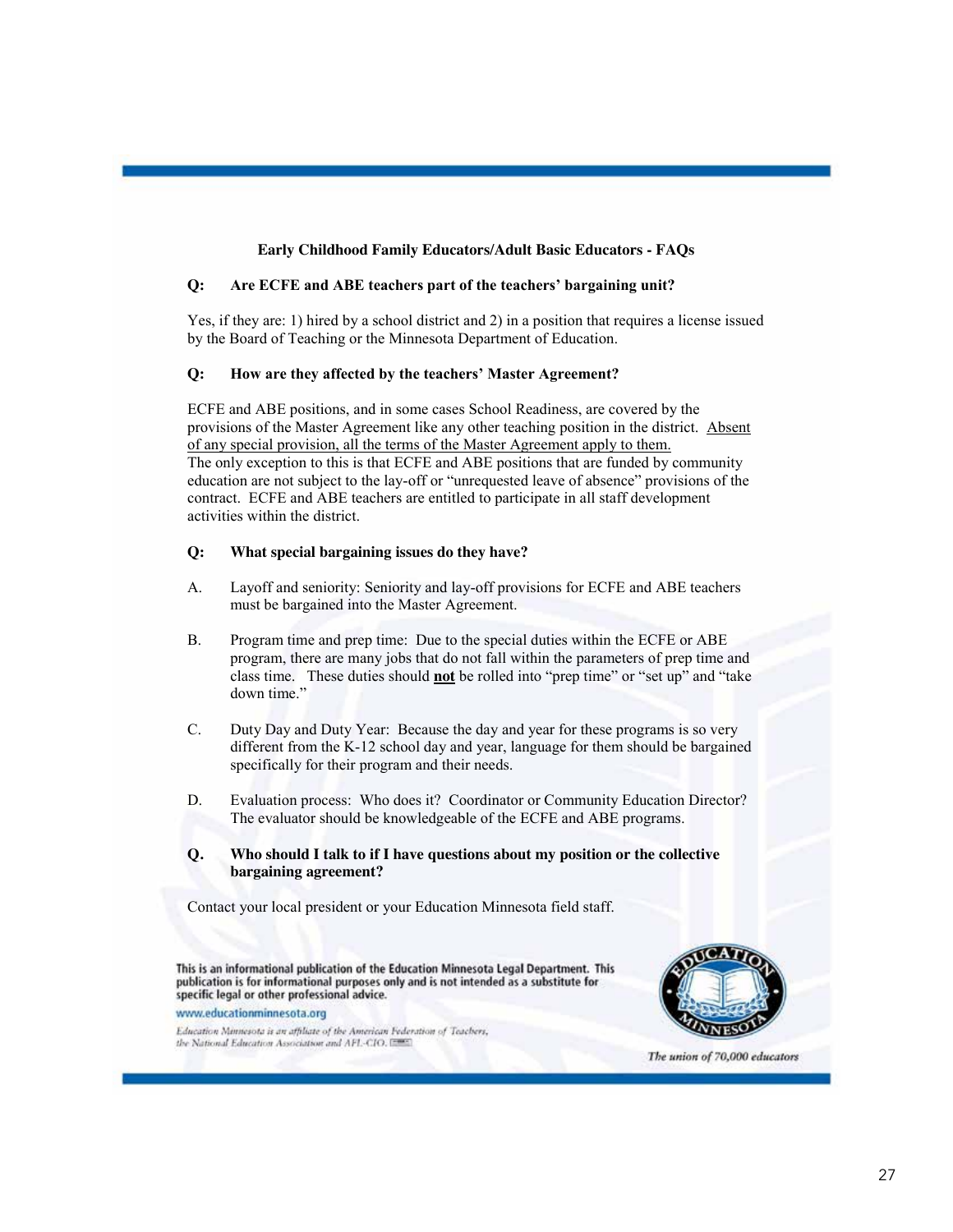# **Organizing: The Power of Community; the Power of Voice**

As our long and proud history confirms, organizing and member engagement succeed. Organizing and activism have empowered educators to advocate, lead, and change for the better. Organizing and collective action can and will make a positive difference for early childhood and adult educators.

Should anyone doubt the power and capacity of organizing for change, just look at the contracts and sample language of affiliates contained in this resource manual.

Or consider the recent accomplishment in Nebraska when early childhood teachers and NSEA joined together to speak up to improve learning and improve their working conditions.

Frustrated and concerned by not having enough time to teach due to assessments required of most early childhood educators each school year, NSEA helped the teachers organize, creating a strong and expert groundswell of voices and activity that ultimately resulted in a reduction of these assessment requirements and securing uninterrupted planning time on a regular basis. Read the full story at:

[https://www.nsea.org/sites/default/files/content\\_](https://www.nsea.org/sites/default/files/content_images/Voices/VoiceSept16.pdf) [images/Voices/VoiceSept16.pdf](https://www.nsea.org/sites/default/files/content_images/Voices/VoiceSept16.pdf)

**Clearly, much work is underway by affiliates as they move forward to organize early childhood and adult educators, because we're better together, and together we can…and do.**